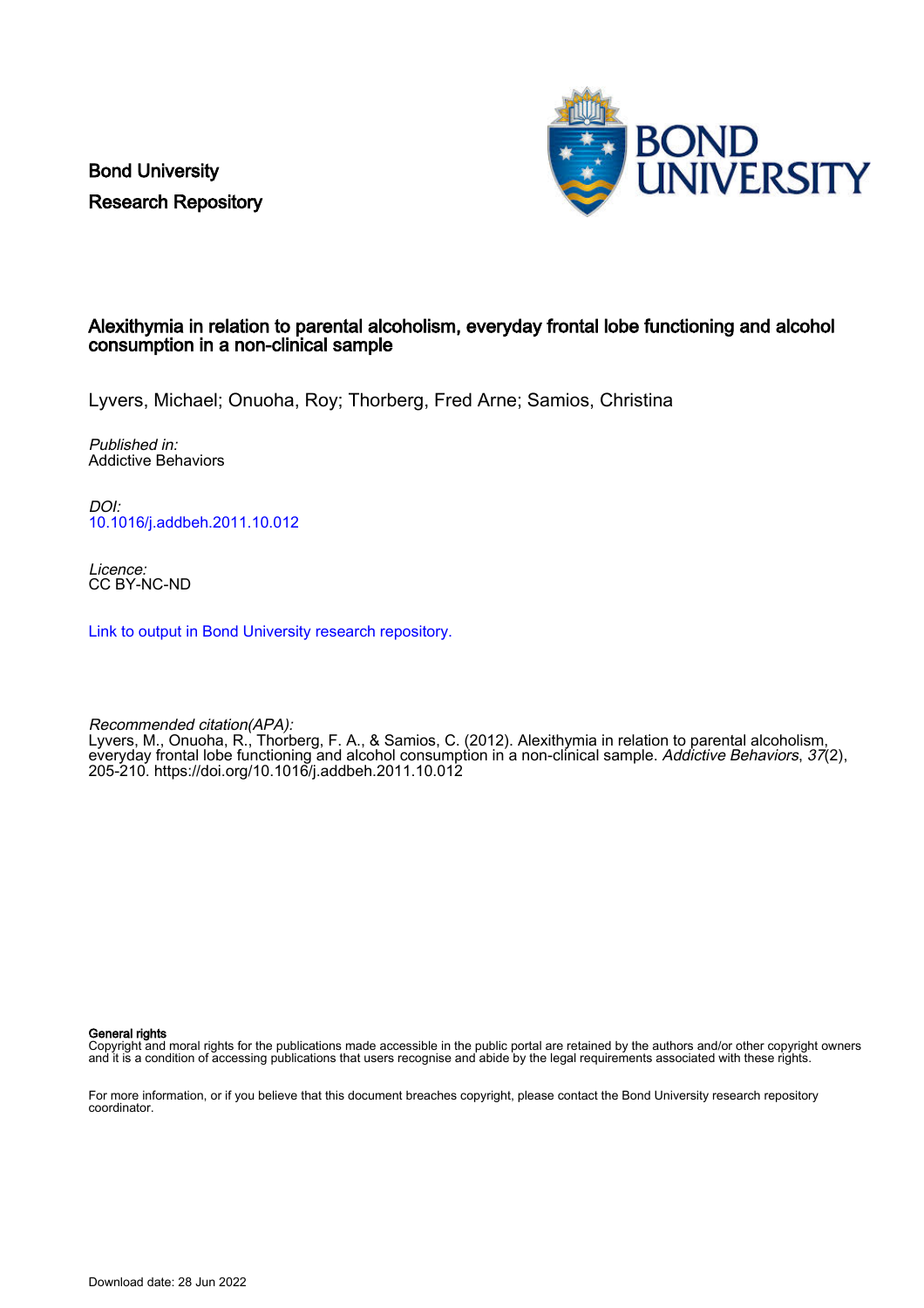Alexithymia in Relation to Parental Alcoholism, Everyday Frontal Lobe Functioning and Alcohol Consumption in a Non-Clinical Sample Michael Lyvers, Ph.D.<sup>a</sup> Roy Onuoha, MPsyc(Clin)a Fred Arne Thorberg, Ph.D.bc Christina Samios, Ph.D.<sup>a</sup>

a Department of Psychology, Bond University Gold Coast, Qld, 4229 Australia

<sup>b</sup> Institute of Health and Biomedical Innovation, Queensland University of Technology

Brisbane, Qld, 4059 Australia

<sup>c</sup> Centre for Youth Substance Abuse Research, Faculty of Health,

The University of Queensland, Brisbane, Qld, 4072 Australia

Corresponding author: Michael Lyvers

Phone: (61) (75) 595 2565

Fax: (61) (75) 595 2540

Email: [mlyvers@bond.edu.au](mailto:mlyvers@bond.edu.au)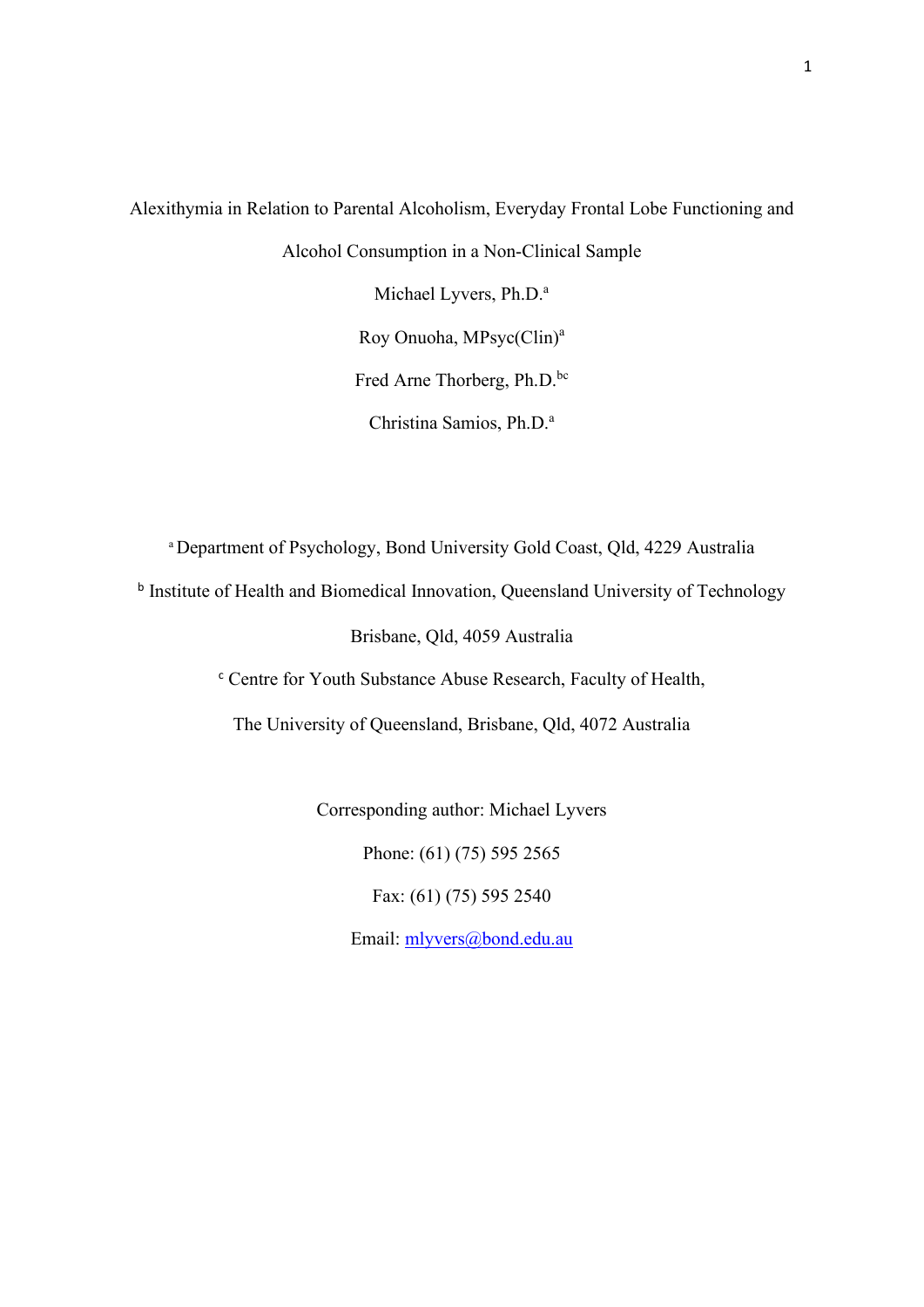#### Abstract

**Background:** Recent studies have indicated that  $45-67%$  of those in treatment for alcohol use disorders suffer from alexithymia, a multifaceted personality trait characterized by difficulties identifying and describing emotions and an externally oriented cognitive style. The high reported prevalence rates of alexithymia among those with alcohol dependence led to speculation that alexithymia is a personality dimension that may predispose to risky or problematic alcohol use. **Methods:** This notion was examined in 314 adult volunteers (54% female) aged 18-45 years (*M* = 27.6 years), all of whom reported at least occasional alcohol consumption, who completed online surveys assessing alexithymia (Toronto Alexithymia Scale, or TAS-20), parental alcoholism (Children of Alcoholics Screening Test, or CAST), everyday signs of frontal lobe dysfunction (Frontal Systems Behavior Scale, or FrSBe) and risky alcohol use (Alcohol Use Disorders Identification Test, or AUDIT). **Results:** TAS-20 scores were positively correlated with the index of parental alcoholism CAST, index of frontal lobe dysfunction FrSBe and measure of alcohol-related problems AUDIT. Chi-square test showed an association between TAS-20-defined alexithymia and being the offspring of an alcoholic parent as defined by CAST. Regression analysis showed that frontal lobe dysfunction (FrSBe) mediated the relationship between alexithymia (TAS-20 total score) and risky alcohol use (AUDIT). **Conclusions:** The findings suggest that alexithymia is related to deficiencies in frontal lobe functioning that may reflect a heritable predisposition to alcohol problems.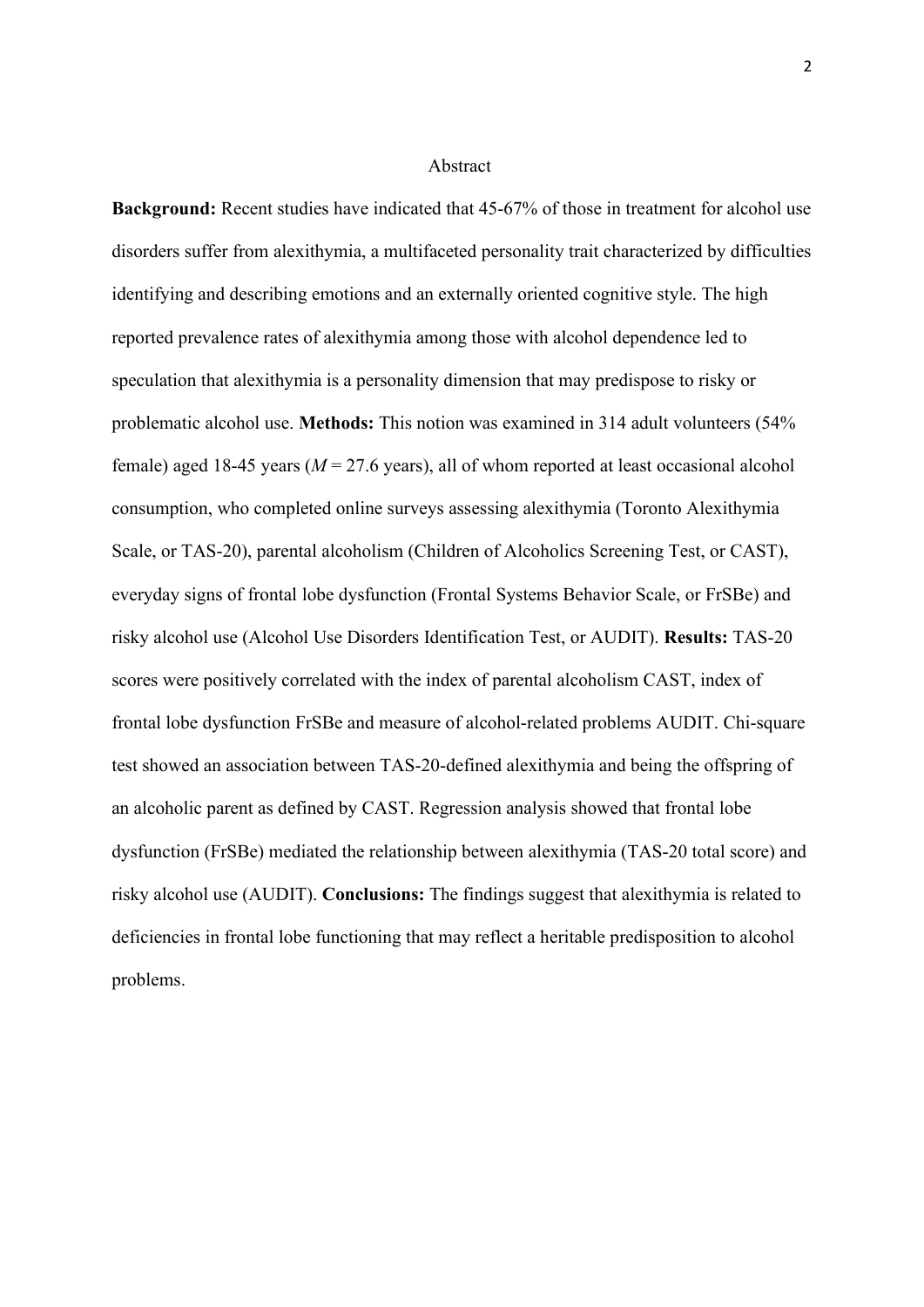Alcohol use disorders are the most common substance use disorders in the world (Lowinson, Ruiz, Millman, & Langrod, 2005). One in every eight adults (some 2 million people) or about 13 percent of the population drinks alcohol at risky levels in Australia (ABS, 2006) and approximately 3000 Australians lose their life each year as a result of alcohol misuse (Chrikritzhs et al, 1999). The social costs of alcohol misuse in Australia have been estimated at about \$15.3 billion dollars each year (Collins & Lapsley, 2008). An essential task for research is thus to identify potential risk factors for developing an alcohol use disorder.

Alexithymia may be one such risk factor. Alexithymia refers to difficulties in identifying, describing and differentiating feelings and somatic sensations, having a constricted imaginal style and an externally oriented thinking style (Nemiah, Freyberger & Sifneos, 1976). Prevalence rates of alexithymia have been estimated to be 5-13% in the general population (Franz et al., 2008; Mattila, et al., 2006). There is some evidence for genetic factors in the aetiology of alexithymia (Jorgensen, Zachariae, Skytthe, & Kyvik, 2007; Walter, Montag, Market, & Reuter, 2011) as well as poor childhood attachment and adverse childhood experiences including poor maternal care, abuse and family pathology (see Thorberg, Young, Sullivan & Lyvers, 2011). Alexithymia has also been reported following traumatic brain injury (Becerra, Amos, & Jongenelis, 2002; Williams & Wood, 2010) and has been positively associated with anxiety, mood and psychosomatic disorders (Grabe et al., 2006; Gawin, Glaros, & Lumley, 2005; Honkalampi, Hintikka, Koivumaa-Honkanen, Antikainen, Haatainen, & Viinamaki, 2007) as well as somatoform complaints (Lumley, Beyer, & Radcliffe, 2008; Wearden, Lamberton, Crook, & Walsh, 2005). Alexithymia appears to be strongly associated with problematic alcohol use as well as alcohol dependence (Kauhanen et al., 1992; Thorberg, Young, Sullivan & Lyvers, 2009; Thorberg et al., 2011a),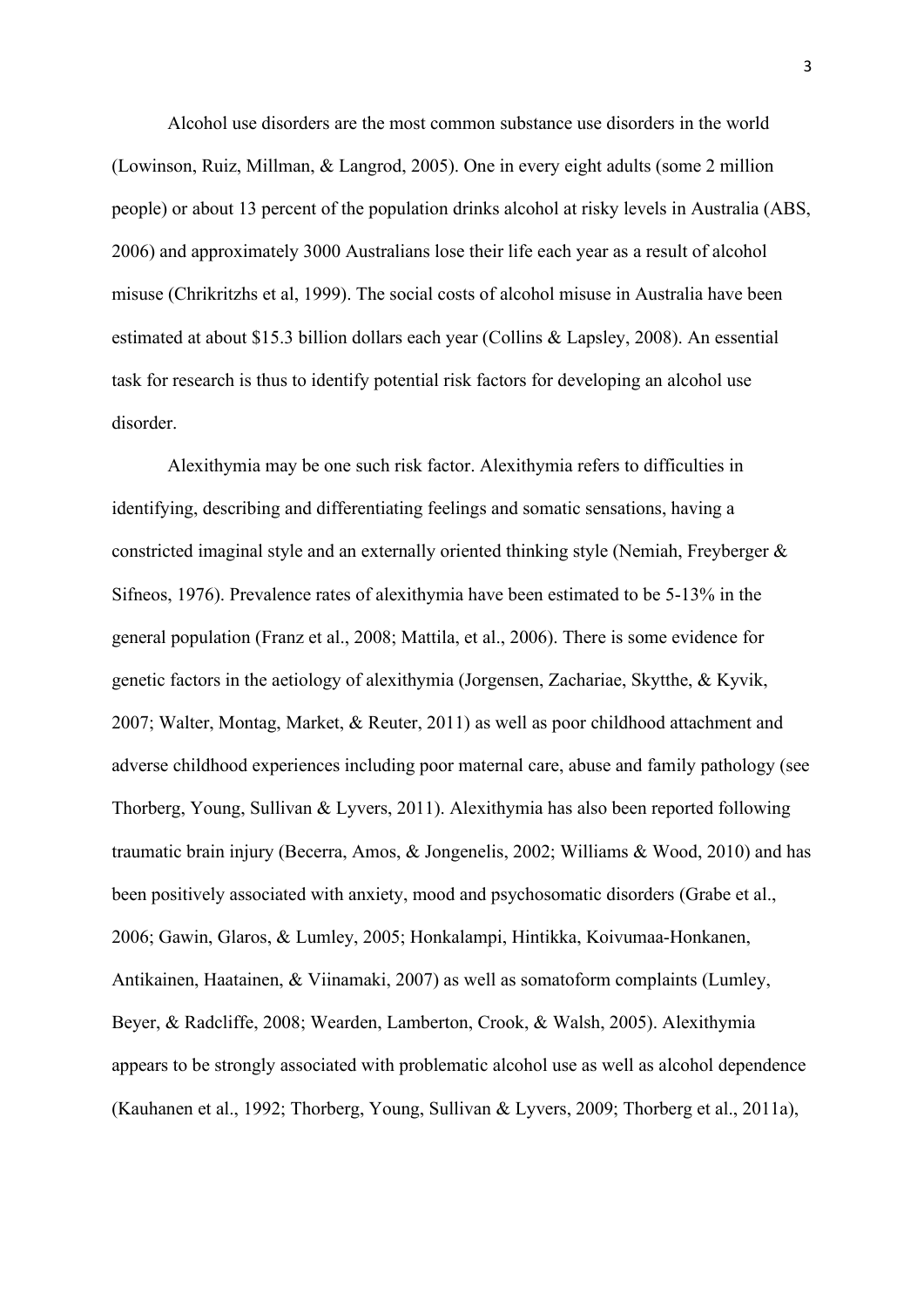with 45-67% of alcoholics in treatment reportedly being characterised as alexithymic (Thorberg et al., 2009).

Recent research among alcohol dependent individuals (Thorberg, Young, Sullivan & Lyvers, 2011; Thorberg et al., 2009, 2010, 2011ab) has shown that alexithymia is significantly associated with alcohol cravings, alcohol expectancies, and anxious attachment as well as alcohol problem severity. Furthermore, those with combined alcohol dependence and alexithymia started using alcohol at a younger age, abused it for longer periods of time, and reported higher levels of insecure attachment and obsessive and compulsive behaviors related to alcohol compared to those with alcohol dependence alone. Such findings suggest that those with combined alcohol dependence and alexithymia are a more severely afflicted group than those with alcohol dependence alone. Until recently scarce research on underlying mechanisms of the relationship between alexithymia and alcohol dependence existed (see Thorberg et al., 2009). However, a recent key study (Thorberg et al., 2011a) found that the alcohol expectancy domains of affective change and assertion partially mediated the relationship between alexithymia and alcohol dependence. These findings indicate that those with combined alexithymia and alcohol dependence gain access to strong emotions and experience significant social enhancement from drinking alcohol, which may in part account for the higher relapse rates among alcohol dependent individuals with alexithymia (Loas, Fremaux, Otmani, Lecercle, & Delahousse, 1997, Ziolkowski, Gruss, & Rybakowski, 1995).

Another construct relevant to alcohol use is family history of alcoholism (FHA). Interestingly, Finn, Martin and Phil (1987) reported that people with FHA showed higher levels of alexithymia compared to controls. However, as their study utilised the psychometrically limited alexithymia measure, the Schalling Sifneos Personality Scale (see Thorberg et al., 2009), FHA was assessed in the present study to investigate the possible relationship with alexithymia using a sound measure of alexithymia, the Toronto Alexithymia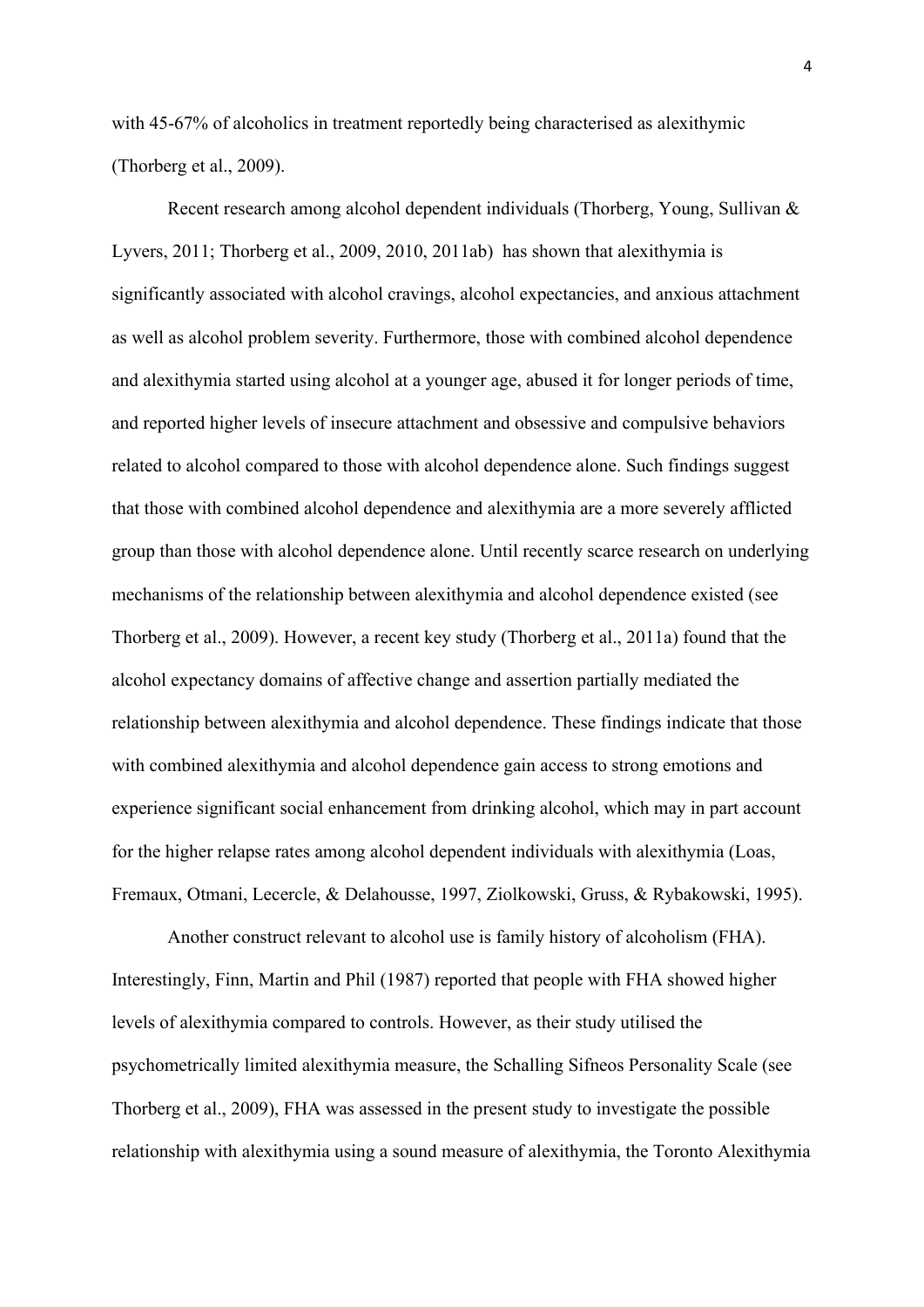Scale (TAS-20). Children of alcoholic biological parents are well known to have an elevated risk of alcoholism and also tend to perform relatively more poorly on neuropsychological tests of executive cognitive functioning (Reich et al., 1988). The prefrontal cortex is implicated in a wide array of executive functions including motivation, planning and volition (Passingham, 1993; Stuss & Benson, 1984; Wilkinson, 1991) as well as the regulation of limbic and parietal regions of the brain. Damage to the prefrontal cortex can result in loss of independence or autonomy to varying degrees, depending on the nature and extent of the lesion (Masterman & Cummings, 1997; Petry, Bickel, & Arnett, 1998). As frontal lobe dysfunction has also been associated with addictive behaviors (Lyvers, 2000; Spinella, 2003) as well as alexithymia (as described below), for the purposes of the present study everyday frontal lobe functioning was considered a key framework for examining potential underlying mechanisms of the relationship between alexithymia and risky alcohol use. Other recent work has focused on elucidating neurobiological mechanisms of emotional response in alexithymia (Berthoz et al., 2002; Karlsson, Naatanen, & Stenman, 2008; Moriguchi et al., 2009). This research has indicated that emotional processing in alexithymia is associated with lower activation of frontal regions than in non-alexithymics.

In addition, Traumatic Brain Injury (TBI) is linked to poor affect control, emotional awareness, and impulse control as well as higher levels of alexithymia (Henry et al., 2006; Koponen et al., 2005; Williams et al., 2001). Persons with TBI are six times more likely to be alexithymic than non-TBI controls (Williams & Wood, 2010). Furthermore, longitudinal investigations have indicated that people tend to increase their substance use following a TBI. Spinella (2003) estimated that up to 20% of light drinkers with TBI progressed on to heavy drinking, highlighting the potential importance of the frontal lobes in relation to alcohol use. Together both cross-sectional and prospective longitudinal studies suggest potential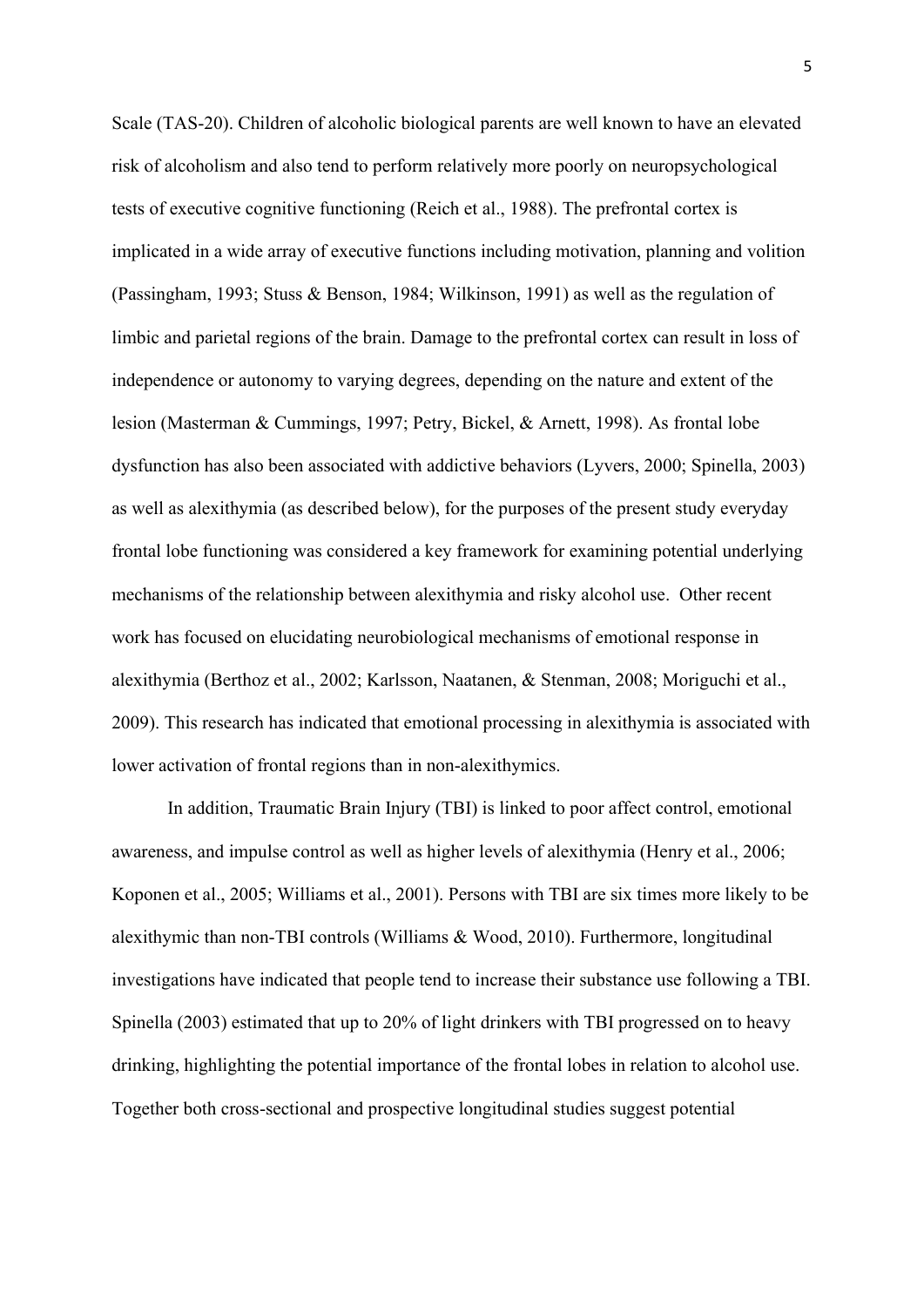interactions between alexithymia, parental alcohol use, frontal lobe dysfunction and risky or problematic alcohol use that warrant greater attention and clarification.

Given the substantial association of alexithymia with alcohol dependence, alexithymia is proposed to constitute a potential vulnerability marker for problematic alcohol use. Improved understanding of the correlates and trait markers associated with risky drinking, as well as underlying mechanisms, is essential as this may assist the identification of potential targets for prevention among young adults at risk for alcohol problems. No study to date has investigated potential mediators of the relationship between alexithymia and risky drinking in a non-clinical sample. Thus the objectives of the present study of social drinkers aged 18-45 years were to investigate relationships between alexithymia, parental alcoholism, indices of everyday frontal lobe functioning and current alcohol use. Based on evidence and theory cited above, alexithymia was expected to be associated with parental alcoholism, signs of frontal lobe dysfunction and heavier alcohol use in the present investigation. Everyday frontal lobe functioning as assessed by the Frontal Systems Behavior Scale (FrSBe; Grace & Malloy, 2001) was examined as a mediator of the relationship between alexithymia and risky alcohol use.

## Method

## Participants

The study recruited 428 individuals aged 18 to 45 who agreed to participate; however, of these only 355 individuals actually completed the measures. Further, over 10% of those recruited were non-drinkers and thus were excluded from the study, leaving 314 participants (54% female) aged 18-45 years ( $M = 27.6$  years,  $SD = 8.4$ ), all of whom reported at least occasional alcohol consumption. The sample was nearly equally divided between current university students (53%) and non-students, with 90% of the sample having at least a year 12 education or higher; 78% were currently employed. Only 6% of the sample reported using an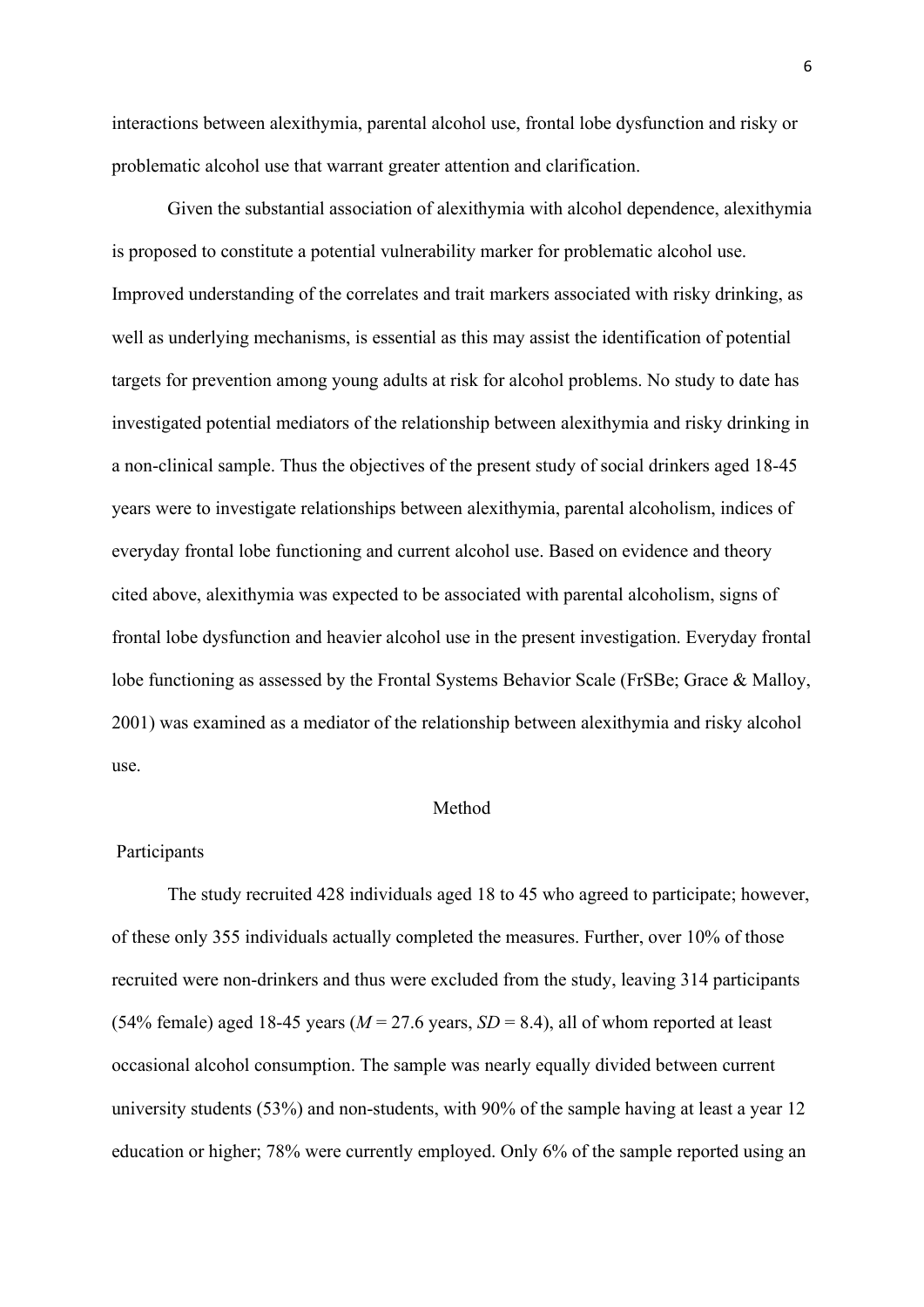illicit drug more than once per month on average, and 72% reported they had never smoked cigarettes.

## Materials

*Toronto Alexithymia Scale* (TAS-20; Bagby, Parker, & Taylor, 1994). The TAS-20 is a 20-item self-report questionnaire that uses a 5-point Likert scale ranging from 1 (strongly disagree) to 5 (strongly agree). Total scores range from 20 to 100 with higher scores indicating higher levels of alexithymia. The measure has three subscales: Difficulty Identifying Feelings (DIF; e.g., "when I am upset, I don't know if I am sad, frightened, or angry"); Difficulty Describing Feelings (DDF; e.g., "I find it hard to describe how I feel about people"); and Externally Oriented Thinking (EOT; e.g., "I prefer talking to people about their daily activities rather than their feelings"). Cut-off scores have been developed to categorize individuals as alexithymic if their total score was >61 and non-alexithymic if <51 (Bagby, Taylor, & Parker, 1994). The TAS-20 has shown sound internal consistency and testretest reliability in clinical and analogue samples (Thorberg et al., 2010; Parker, Taylor, & Bagby 2003; Taylor, Bagby, & Parker, 2003). The validity of the three-factor structure has been replicated across various samples (Bagby, Parker & Taylor, 1994; Parker, Taylor & Bagby, 2003).

*Alcohol Use Disorders Identification Test* (AUDIT; Babor et al., 1992). The AUDIT is a 10 item self-report measure used to identify people with hazardous or harmful patterns of alcohol use. The AUDIT uses a 4-point Likert scale and has 3 consumption questions (e.g., " How often do you have a drink containing alcohol?"), 3 dependence-related items (e.g., " How often during the last year have you failed to do what was normally expected of you because of drinking?"), and 4 alcohol-related consequences or harm items (e.g., " Have you or someone else been injured because of your drinking?"). The AUDIT has a minimum score of 0 (non-drinkers) and maximum score of 40 with a suggested cut-off score of 8 to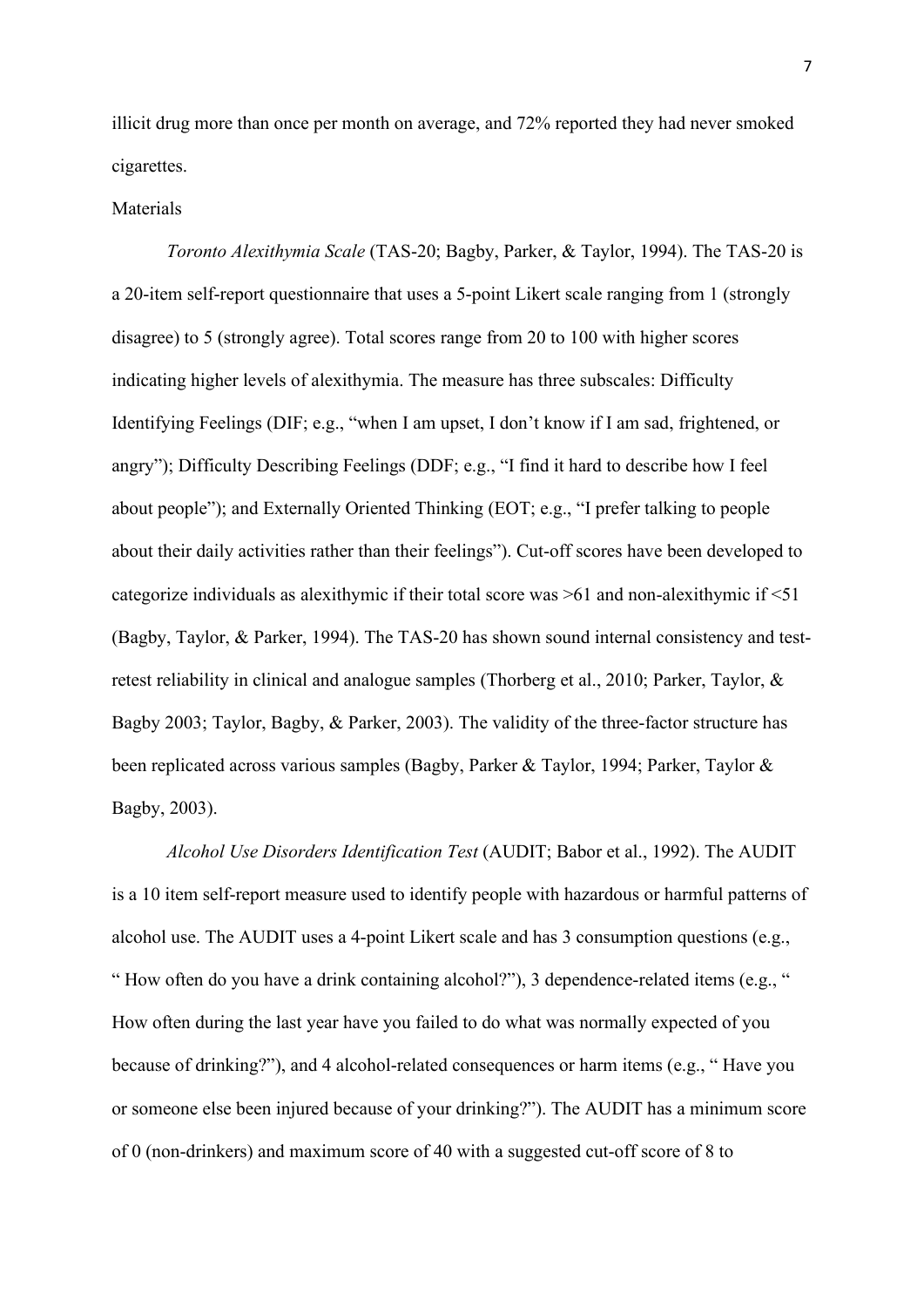differentiate Risky drinkers from Low Risk drinkers. The AUDIT has good construct validity (Shields, Guttmannova, & Caruso, 2004); convergent validity ranges up to .97 against the MAST (Pal et al., 2004); internal consistency (Cronbach's alpha) has reportedly ranged from .80 (Kane, Loxton, Staiger, & Dawe, 2004) to .94 (Pal, Jena, & Yadav, 2004); and test-retest reliability of  $r = .95$  was reported over a 28 day period (Bergman & Kallmen, 2002). The Cronbach's alpha in the present study was .75.

*Children of Alcoholics Screening Test* (CAST; Jones, 1983). The CAST is a widely used 30-item inventory assessing an individual's feelings, perceptions, attitudes and experiences in relation to their parents' drinking behavior (Jones, 1983; Larson & Thayne, 1998). Dichotomous responses of either "yes"(1) or "no"(0) generate a score reflecting a summation of all affirmative responses. Scores can range from 0 to 30; scores of 6 or more indicate that the individual is likely the offspring of an alcoholic parent. The CAST has been found to be a reliable and valid measure of parental alcoholism (Pilat & Jones, 1985). In the present study the Cronbach's alpha was .96.

*Frontal Systems Behavior Scale* (FrSBe; Grace & Malloy, 2001). The FrSBE, formerly called the Frontal Lobe Personality Scale (FLOPS), is a 46-item measure for assessing everyday behavioral manifestations of deficits in three major prefrontal-subcortical brain circuits. The FrSBe yields a total score as well as composite scores from three subscales: Apathy (poor initiation, reduced drive and interest), presumed to reflect anterior cingulate dysfunction; Disinhibition (distractibility, problems with inhibition, socially inappropriate behavior), presumed to reflect orbitofrontal dysfunction; and Executive Dysfunction (planning, sequencing, working memory, and mental flexibility difficulties), presumed to reflect dorsolateral prefrontal dysfunction. Questions are rated on a 5 point Likert scale (1= *almost never*, 2 = *seldom*, 3= *sometimes,* 4= *frequently*, 5 = *almost always*). The initial 32 items indicate deficits whereas the last 14 are reverse scored; the magnitude of score on each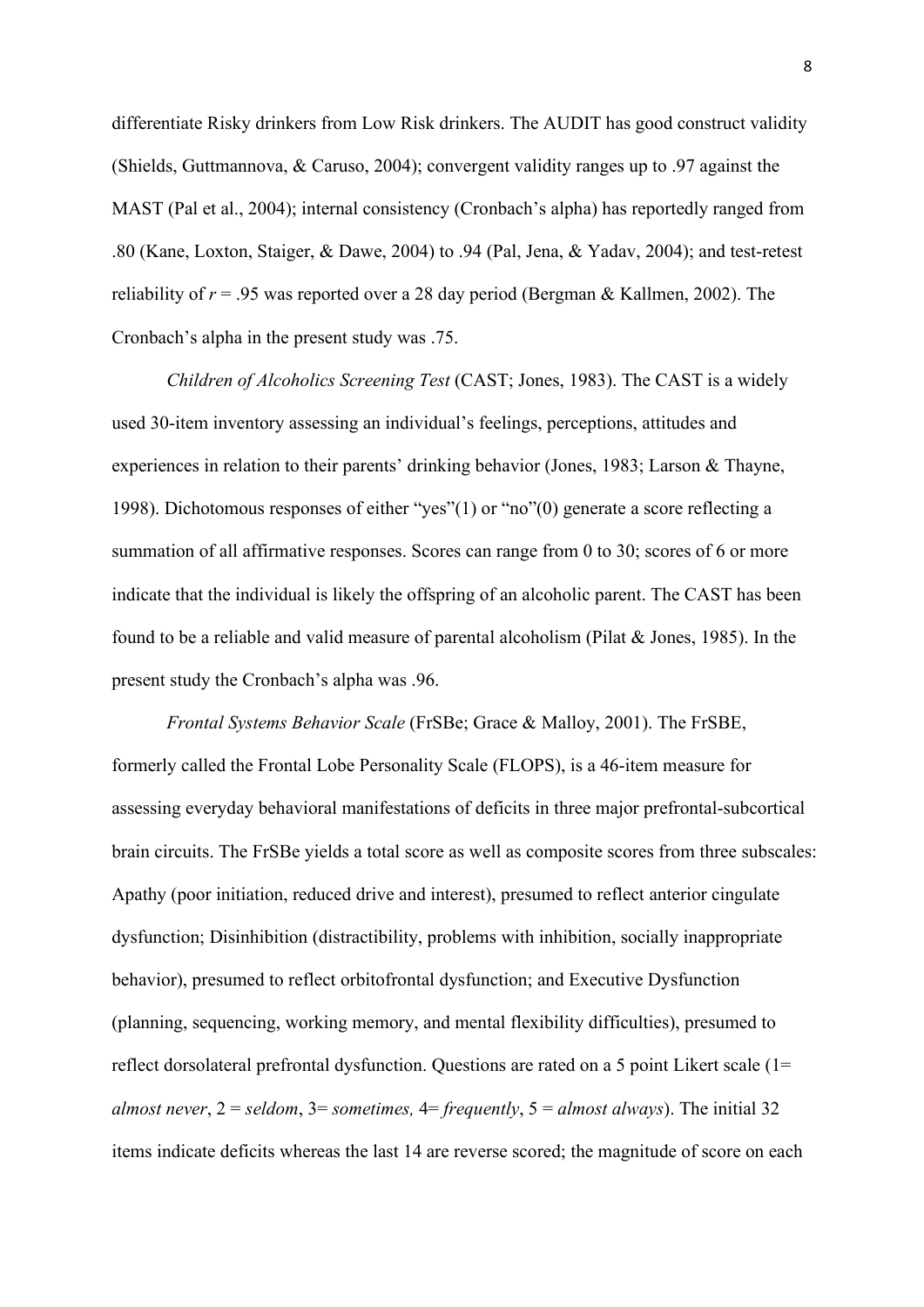subscale suggests the degree of impairment. The construct validity of the FrSBe has been demonstrated with a three factor solution that is easily replicable (Stout, Ready, Grace, Malloy, & Paulsen, 2003). The FrSBe has impressive reliability credentials with internal consistency ranging from .88 to .91 and three month test-retest reliability of .78 (Grace & Malloy, 2001). Diagnostic validity has been demonstrated in the assessment of the frontal lobe functioning of various clinical samples including substance abusers (Spinella, 2003) and healthy populations (Spinella, 2007).The standard version of the FrSBe asks for pre-and postlesion ratings, but for the purpose of the present investigation and consistent with previous research (Lyvers et al., 2010; Verdejo-Garcia, Rivas-Pereza, Lopez-Torrecillasa & Perez-Garcia, 2006) only present time ratings were obtained. In the present study the Cronbach's alpha was .90.

*Demographics Questionnaire.* Demographic information was collected with a brief questionnaire containing 12 items. These items included questions on age, gender, student status, education level, whether the participant uses alcohol, the age at which they started drinking, and whether they smoked cigarettes or use illicit drugs more than once a month on average. These items were used for screening purposes as well as to examine other measures in relation to demographic factors.

## Procedure

The study's protocol was approved by Bond University Human Research Ethics Committee (BUHREC) prior to data collection. Participants were approached on the Bond university campus and asked if they were interested in being a research subject in a project that would require only 20 minutes at a time and place of their convenience. They were told this would entail completing an online survey on their own. Interested individuals were directed to Survey Monkey, a commercial internet-based survey host. A link to this website was provided and each volunteer was encouraged to distribute the link via email to their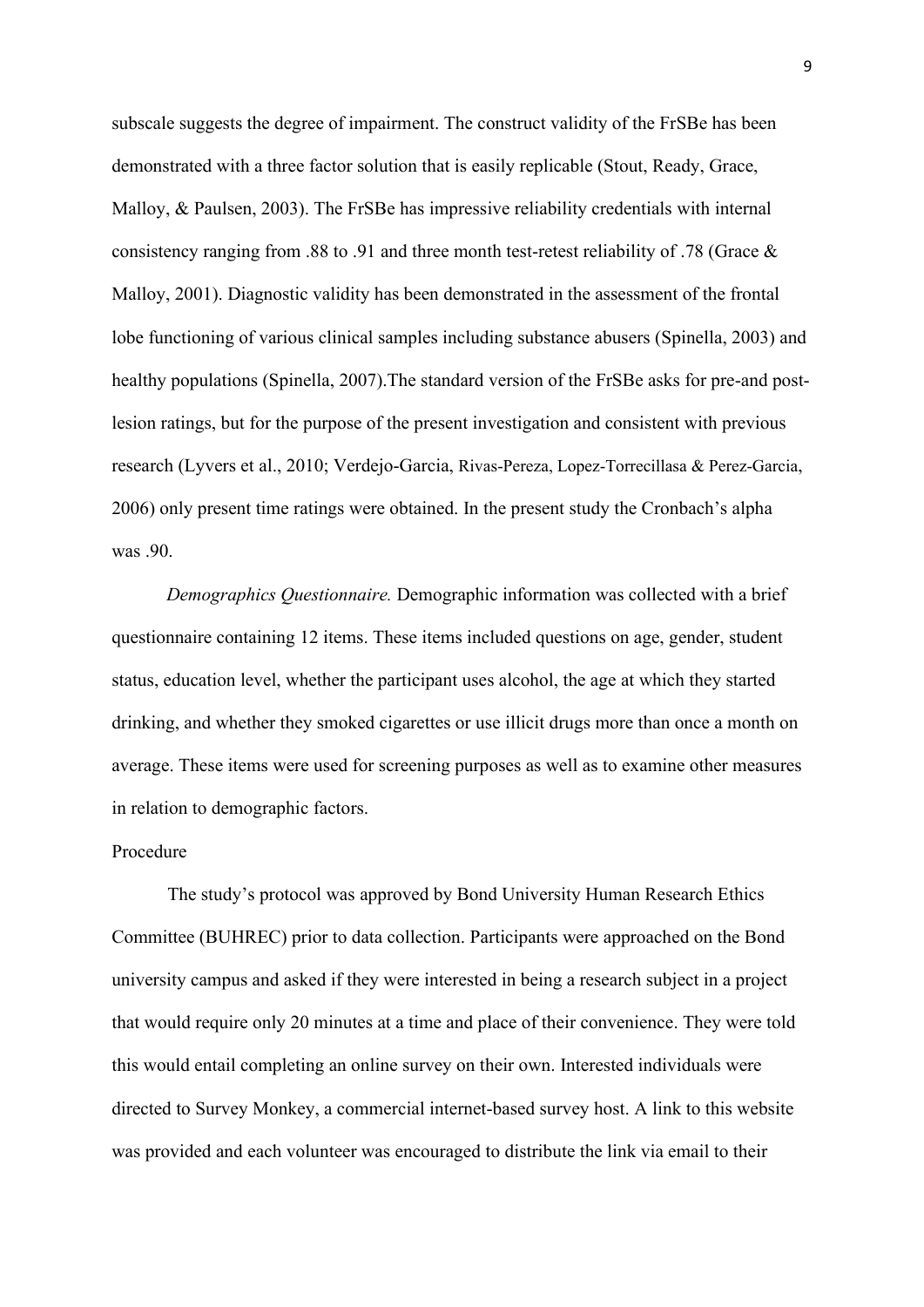friends and colleagues (snowball method). Before responding to the online questionnaires respondents were required to review and accept an Informed Consent Form (posted on Survey Monkey), which described the purpose of the study, the voluntary nature of participation and the anonymity of responses. Respondents were de-identified by the survey program. Answers provided by respondents were coded and collated by the website into an anonymous data pool. No incentive was offered for participation.

#### Results

The assumptions of linearity and homoscedasticity were examined and found to be met (Tabachnik & Fidell, 2007). AUDIT and CAST scores were skewed, but this was as expected for these measures and transformation of scores did not alter the substantive interpretation of the data. Intercorrelations among continuous measures were calculated. As can be seen in Table 1, TAS-20 total scores were significantly positively correlated with AUDIT, CAST, and total FrSBe frontal lobe dysfunction scores and negatively correlated with age. The age at which participants first started drinking weekly was negatively correlated with AUDIT and FrSBe, as found in previous work (Lyvers et al., 2010). *CAST Group Comparisons*

Chi-square test showed an association between TAS-20-total score and being the offspring of an alcoholic parent as defined by CAST,  $\chi^2(1) = 10.44$ ,  $p < .001$ . Among the 68 CAST-defined children of alcoholic parents (COAs), 22% were classed as alexithymic by TAS-20 compared to only 8% of the 246 non-COAs. CAST groups did not differ by gender according to chi-square test. To further explore group differences associated with CAST status, a CAST group (COA, non-COA) X gender multivariate analysis of covariance (MANCOVA) was conducted on age when first started drinking weekly, AUDIT and the subscale scores for the FrSBe and TAS-20. Age was the covariate given its significant associations with other study variables (see Table 1). Pillai's Trace indicated a significant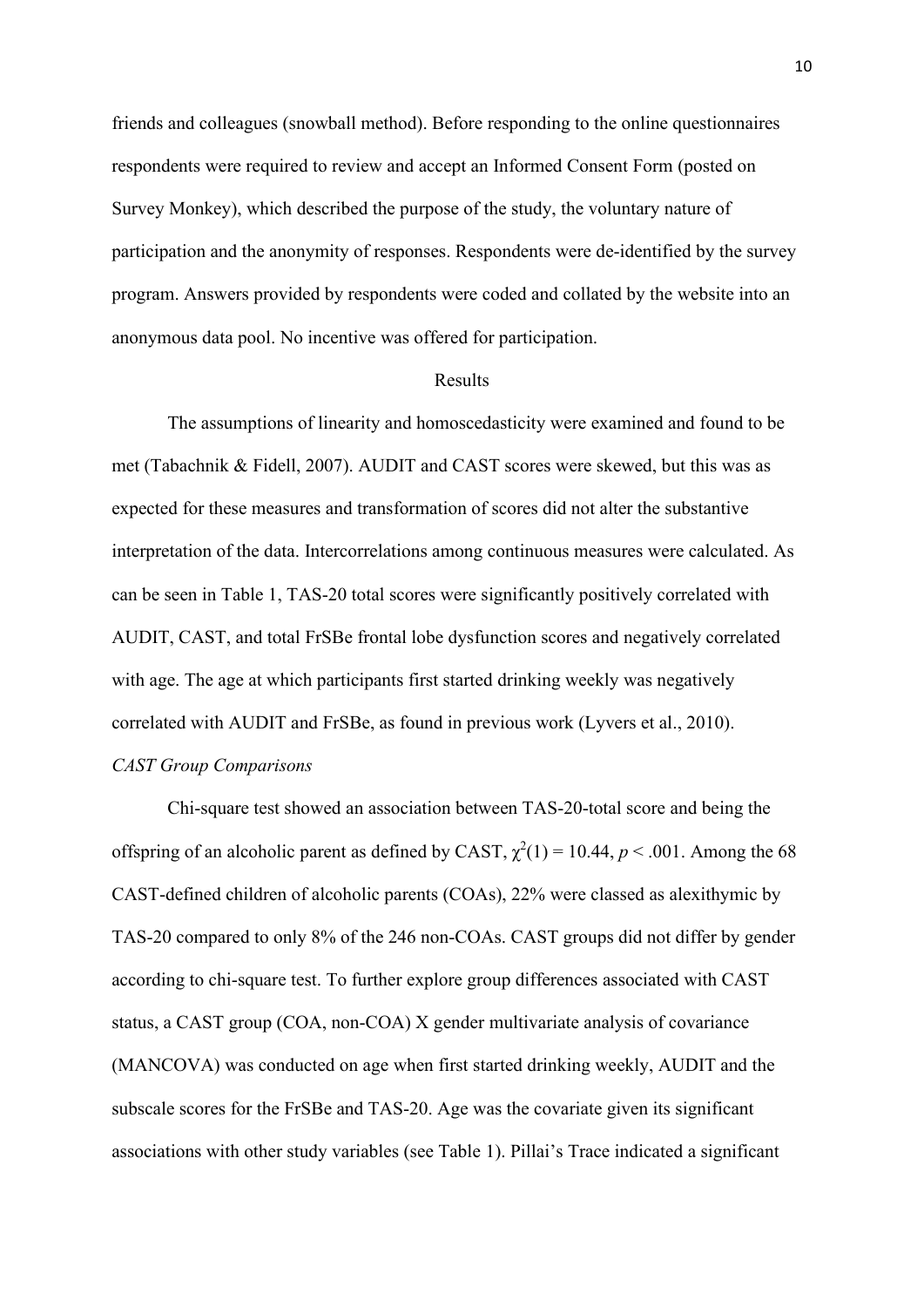multivariate effect of CAST group,  $F(8, 293) = 2.44$ ,  $p = .01$ . Significant between groups differences were found for the TAS-20 DIF subscale,  $F(1, 300) = 12.12$ ,  $p = .001$ , and the FrSBe Disinhibition subscale, *F*(1, 300) = 5.43, *p* = .02, and Executive Dysfunction subscale,  $F(1, 300) = 6.43$ ,  $p = .01$ . These significant group differences are shown in Table 2.

There was also a significant multivariate effect of gender according to Pillai's Trace,  $F(8, 293) = 8.69$ ,  $p < .0001$ . All dependent variables except age when first started drinking weekly were significantly different between men and women in this sample, as shown in Table 3. These differences were all in expected directions based on previous work cited earlier above. There was no interaction between CAST group and gender.

### *AUDIT Group Comparisons*

Low Risk and Risky drinking groups were identified based on the recommended AUDIT cut-off score of 8. An AUDIT group X gender MANCOVA was then conducted on age when first started drinking weekly and the subscale scores for the FrSBe and TAS-20, with age again the covariate. AUDIT risk group showed a significant multivariate effect according to Pillai's Trace,  $F(7, 294) = 2.96$ ,  $p = .005$ . Univariate effects were significant for age when first started drinking weekly,  $F(1, 300) = 5.22$ ,  $p = .02$ ; DDF,  $F(1, 300) = 4.81$ , *p*  $= .03$ ; and FrSBe Disinhibition,  $F(1, 300) = 6.55$ ,  $p = .01$ . These significant group differences are shown in Table 4. No other AUDIT group differences approached significance. Gender was again significant as above, but there was no interaction.

#### *Path Analysis*

Based on theoretical considerations the index of everyday frontal lobe dysfunction FrSBe total score was hypothesized to mediate the relationship of TAS-20 total score to AUDIT score. In order to test for mediation, a series of criteria must be met. The predictor variable needs to be significantly correlated with the dependent variable and the predictor variable also has to be significantly correlated with the mediator. The mediator needs to be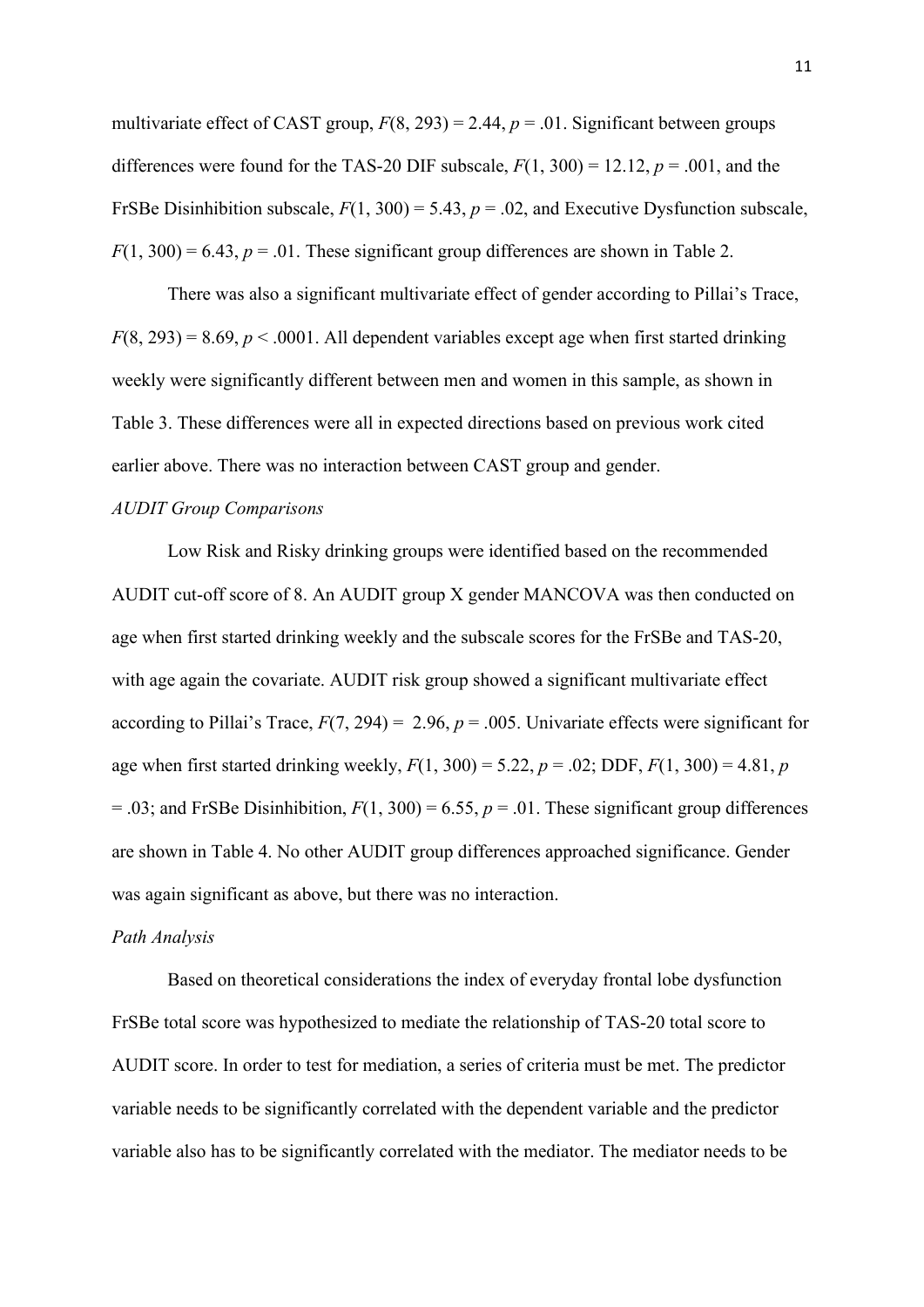significantly related to the dependent variable even after controlling for the independent variable. If the predictor variable is no longer significantly associated with the dependent variable after controlling for the mediator, a full mediation is established (Baron & Kenny, 1986).

To investigate the hypothesised path model a set of regression analyses were undertaken to examine the mediational effect of everyday frontal lobe dysfunction (FrSBe) in the relationship between alexithymia and risky drinking. First, a standard regression analysis found a significant relationship between the predictor variable total TAS-20 and the dependent variable AUDIT,  $F(1, 312) = 6.797$ ,  $p < .01$ , accounting for 2.1% of the variance  $(R^2 = .021, p < .01)$ . Second, a significant relationship was found between the predictor variable TAS-20 and the mediator FrSBe,  $F(1, 312) = 124.27, p < .0001$ , accounting for 28.5% of the variance  $(R^2 = .285, p < .0001)$ . Third a multiple regression analysis was performed with TAS-20 and FrSBe to investigate the mediational effect of FrSBe, *F*(2, 311)  $= 9.04, p < .0001$ , indicating that only FrSBe ( $\beta = .22, t(2) = 3.33, p < .001$ ) showed univariate significance (see Table 5). As all four conditions were met these findings indicate that FrSBe fully mediated the relationship between the TAS-20 total score and the AUDIT. Participants who indicated high levels of alexithymia were likely to have higher scores on frontal lobe dysfunction, and through high levels of frontal lobe dysfunction, more likely to indicate higher levels of alcohol-related risk (see Figure 1).

### Discussion

The results indicated that total TAS-20 alexithymia scores were significantly positively correlated with the index of everyday frontal lobe dysfunction FrSBe, the index of parental alcoholism CAST and the measure of alcohol-related risk AUDIT, as predicted based on previous research in alcoholic samples as well as theoretical considerations (see Lyvers, 2000; Thorberg et al., 2009, 2010). These data highlight the importance of frontal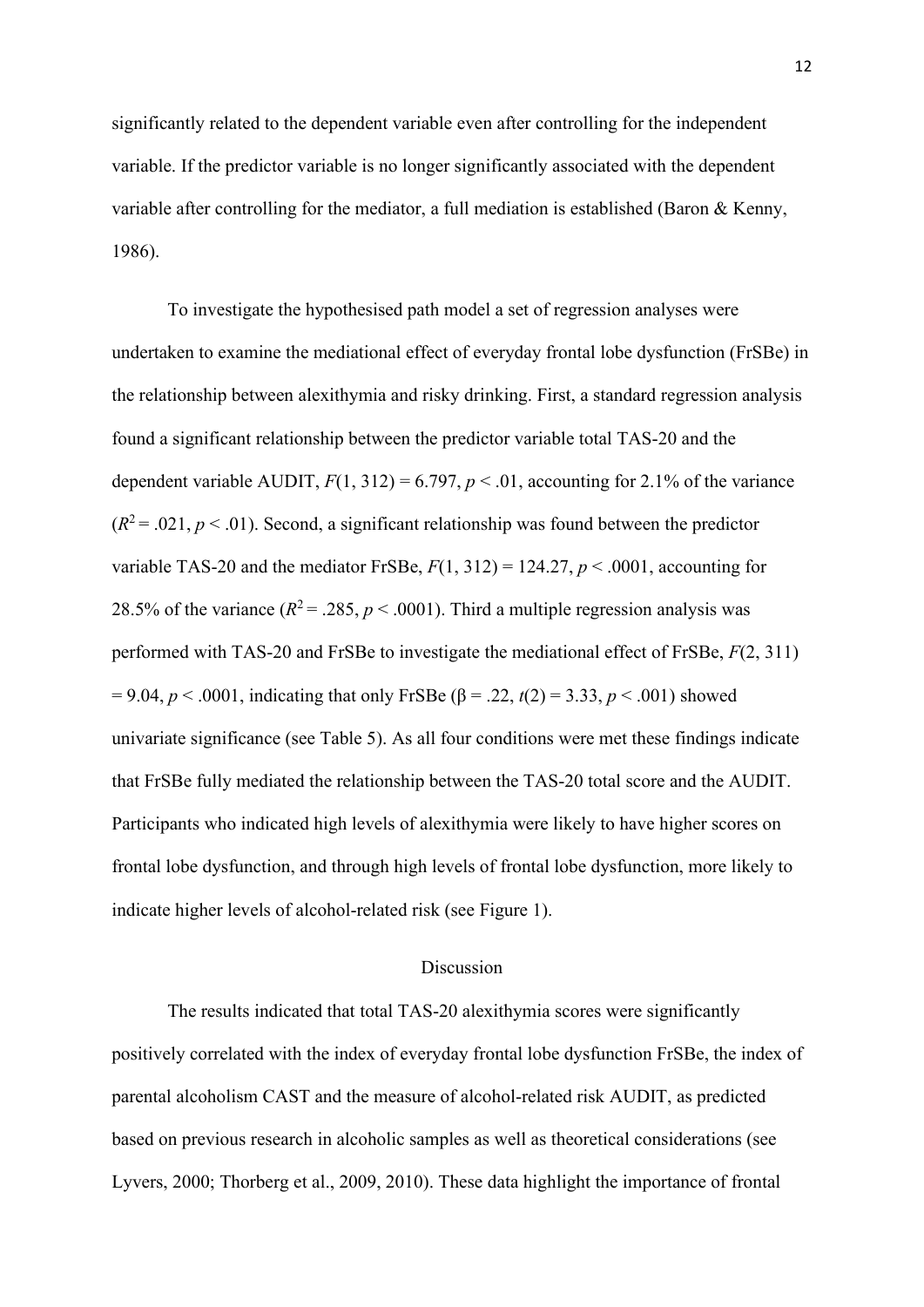lobe functioning in relation to alexithymia as well as the likely role of parental alcoholism. A key finding was that frontal lobe functioning as assessed by FrSBe fully mediated the relationship between alexithymia and risky alcohol use. This is a potentially important finding that extends current knowledge about mediators of alexithymia and alcohol dependence among alcoholics (see Thorberg et al., 2011a) to a non-clinical sample, and is entirely consistent with the well-known role of the frontal lobes in emotional awareness and self-regulation (Lyvers et al., 2010). Further, replicating previous work (Lyvers et al., 2009, 2010), Risky drinkers as defined by AUDIT scored higher on the Disinhibition subscale of the FrSBe and reported an earlier age of initiation of regular drinking compared to Low Risk drinkers in the present study.

One way of interpreting these current results is that alexithymia is related to deficiencies in frontal lobe functioning and emotional processing that may reflect an underlying heritable predisposition to alcohol problems. The fetal effects of maternal alcohol use are well known (e.g., Hill & Hruzka, 1992; Reich, Earls, & Powell, 1988; Steinhausen & Spohr, 1986). CAST scores do not tell us which parent was an alcoholic; however in general, alcohol dependence is about six times more common among men than women (Cloninger, 1987), hence a fetal alcohol effect seems unlikely to account for the present findings. There is also some evidence for a possible role of genetic factors in the aetiology of alexithymia (Jorgensen et al., 2007; Walter et al., 2011), an issue which merits further research attention.

Another way of interpreting the current data is that child rearing or attachment factors may be implicated in the development of alexithymia. The current study found that respondents with alcoholic parents as defined by CAST (i.e., COAs) had significantly higher TAS-20 Difficulty Identifying Feelings scores than non-COAs. Alcohol dependence or high levels of alcohol use by primary caregivers can result in child rearing patterns that are inattentive and unresponsive to the child's emotional states, perhaps leading to deficits in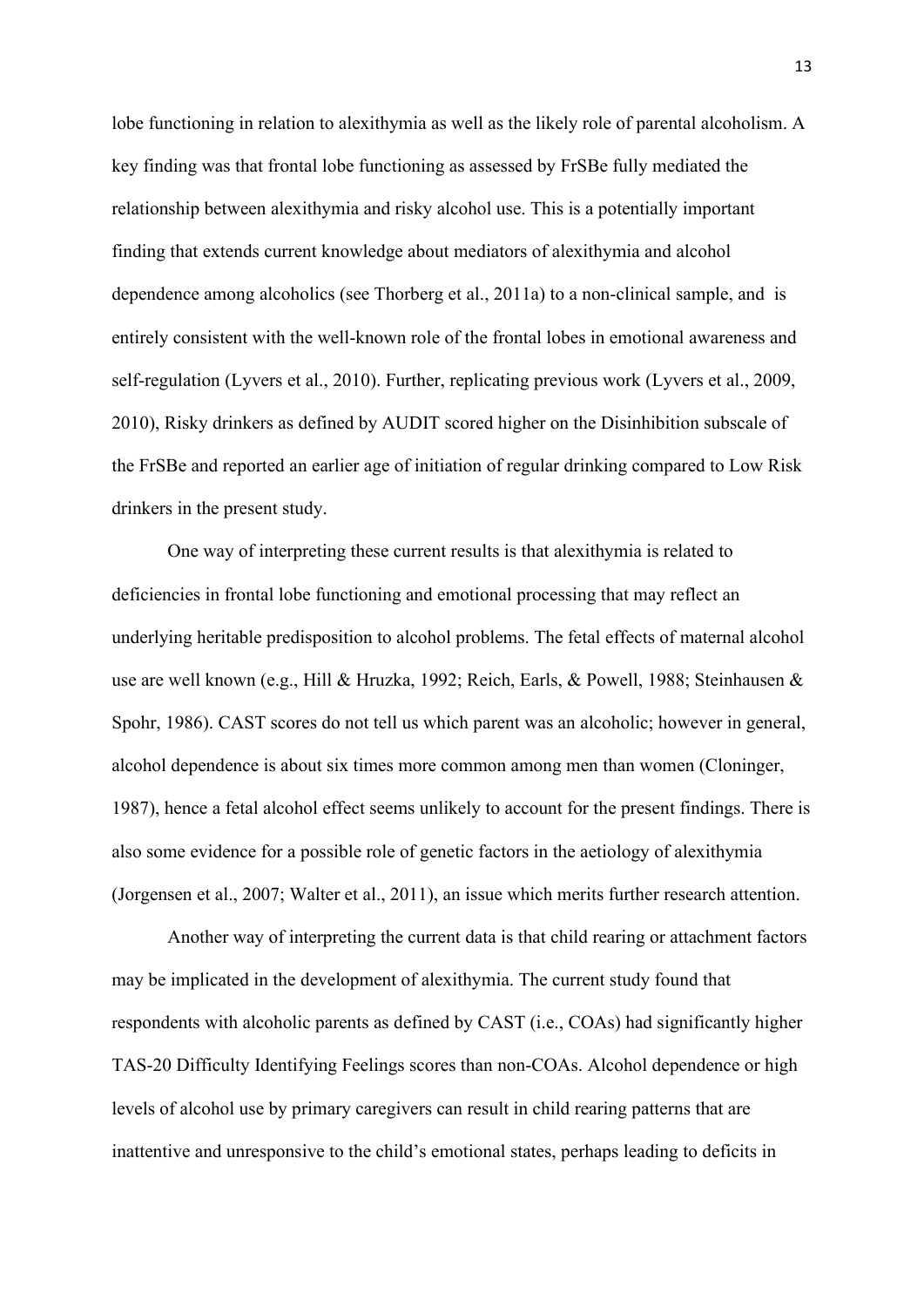emotional self-regulation. Indeed, a recent meta-analysis on parental attachment and alexithymia (Thorberg, Young, Sullivan, & Lyvers, 2011) found that a lack of maternal care was associated with TAS-20 alexithymia as well as Difficulty Identifying Feelings and Difficulty Describing Feelings. Further, maternal and paternal overprotection was also related to TAS-20 alexithymia and Difficulty Describing Feelings, emphasising the importance of dysfunctional parental attachment for the development of alexithymia. However, COAs also had higher FrSBe Disinhibition and Executive Dysfunction scores than did non-COAs in the present study. These links with indices of frontal lobe dysfunction might be considered as more congruent with genetic involvement, possibly reflecting an inherited vulnerability to both alexithymia and problematic drinking. However, COAs and non-COAs did not differ in AUDIT scores, the index of problematic drinking, in the present mostly young adult sample.

There was an 11.1% prevalence rate of TAS-20-defined alexithymia in the present sample. No current data are available on the prevalence rate of alexithymia in the wider Australian population, however Mattila and collaborators (2006) identified a prevalence rate of 9.9% for alexithymia in Finland, which is similar to the present sample. The present study found a negative relationship between TAS-20 total scores and age (i.e., the levels of alexithymia decreased with increasing age), which is supported by previous evidence of a negative relationship between TAS-20 scores and age (Gunzelmann, Kupfer, & Brahler, 2002) and also consistent with evidence suggesting that emotional awareness and expression tend to improve with age (Bar-On & Parker, 2000). Also consistent with previous findings (Lane et al., 1998; Mattila et al., 2006; Parker et al., 1993), in the present study men had significantly higher alexithymia scores than women. Differential parental child rearing attitudes towards males and females and culture-bound gender socialization roles have been suggested as possible reasons for gender differences in alexithymia (Polce-Lynch et al., 1998; Wester, Vogel, Pressly, & Heesacker, 2002). One view is that through socialization males learn to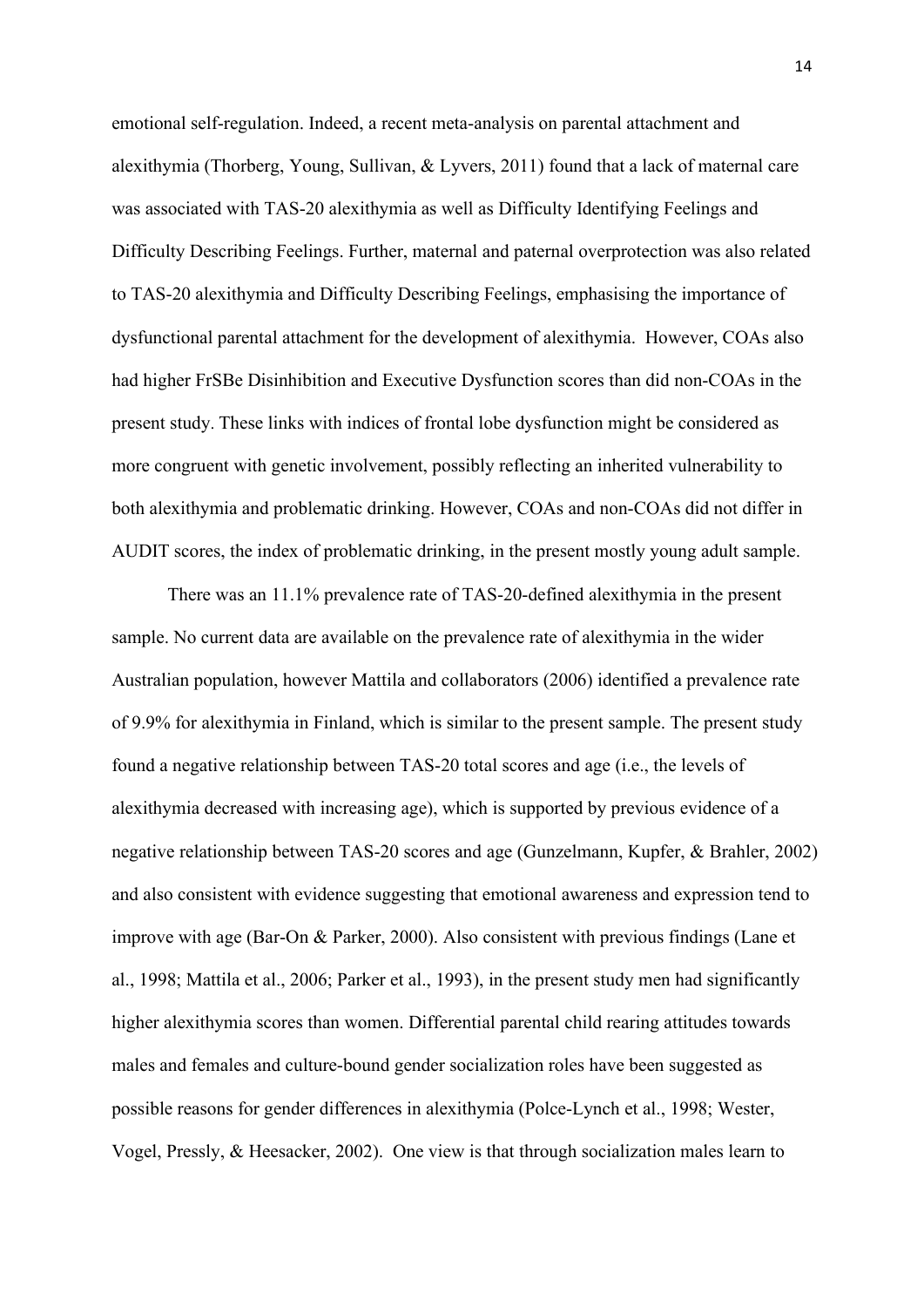restrict emotional expression from an early age, whereas females may increase emotional expression during the same period (Liu & Iwamoto, 2007; Polce-Lynch et al., 1998). According to Lumley and Sielky (2000) alexithymia may reflect a manifestation of biological factors in men, and a history of psychological traumata in women.

A limitation of the present investigation concerns the use of self-report indices of alexithymia. This is not just because self-report responses are innately subjective and may be inaccurate, but also because alexithymia by its very nature is characterized by difficulty identifying, distinguishing, describing and differentiating emotional feelings – which may have implications for the accuracy of self-report. The ability of self-report measures such as the TAS-20 to accurately capture complex constructs such alexithymia, a defect in important aspects of self-awareness, is a subject of ongoing debate. However, TAS-20 scores fared somewhat better than observer ratings of alexithymia using the Observer Alexithymia Scale in a recent psychometric comparison in alcohol dependent patients (Thorberg et al., 2010). Another limitation is the lack of control for negative affect as previous research has reported a positive relationship between alexithymia and negative mood states (Gawin et al., 2005; Grabe et al., 2006; Honkalampi et al., 2007), thus future research should control for such potential confounds. Lastly, the present investigation was conducted at a single Australian university, which limits the external validity of the findings.

Taken together, the current findings have extended previous research and suggest that alexithymia is associated with parental alcoholism and risky drinking. This study has also provided empirical support for the importance of possible mild frontal lobe deficiencies as an underlying mechanism that may account for the relationship of alexithymia and problematic alcohol use, a pattern of relationships suggestive of genetic vulnerabilities and one which warrants further investigation.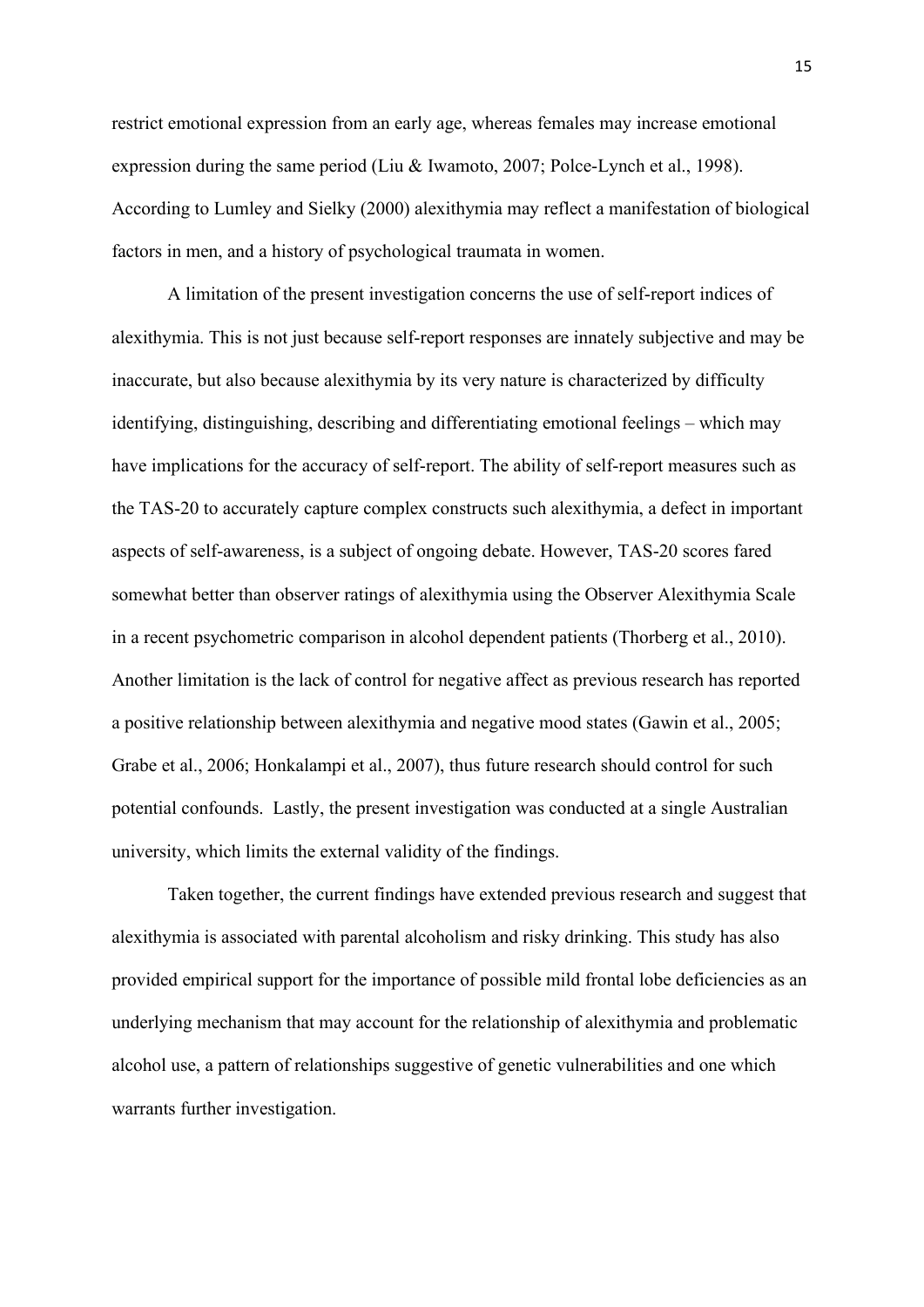#### References

- Australian Bureau of Statistics (2006). *Apparent Consumption of Alcohol, Australia, 2004-05.* Cat. no. 4307.0.55.001. Canberra: ABS.
- Babor, T.F., de la Fuente, J.R., Saunders, J. and Grant, M. (1992). AUDIT: *The alcohol use disorders identification test*. , Geneva: World Health Organization.
- Bagby, R.M., Parker, J.D.A., & Taylor, G.J. (1994). The twenty-item Toronto Alexithymia Scale-I. Item selection and cross-validation of the factor structure. *Journal of Psychosomatic Research, 38,* 23-32.
- Bagby, R. M., Taylor, G. J., & Parker, J. D. A. (1994). The twenty-item Toronto Alexithymia Scale: II. Convergent, discriminant, and concurrent validity. *Journal of Psychosomatic Research, 38*(1), 33-40.
- Baron, R. M., & Kenny, D. A. (1986). The moderator-mediator variable distinction in social psychological research: Conceptual, strategic, and statistical considerations. *Journal of Personality and Social Psychology, 51*(6), 1173-1182.
- Bar-On, R., & Parker, J. D. A. (2000). *The Bar-On Emotional Quotient Inventory*: *Youth Version* (*EQ-i*:*YV*) *Technical Manual*. Toronto, Canada: Multi-Health Systems, Inc
- Becerra, R, Amos, A., & Jongenelis, S. (2002). Organic alexithymia: A study of acquired emotional blindness. *Brain Injury, 16* (7), 633–45.
- Bergman, H., & Kallmen, H. (2002). Alcohol use among Swedes and a psychometric evaluation of the alcohol use disorders identification test. *Alcohol and Alcoholism, 37*, 245–251.
- Berthoz, S., Artiges, E., Van de Moortele, P. F., & Poline, J. B. (2002). Effect of impaired recognition and expression of emotions on frontocingulate cortices: An fMRI study of men with alexithymia. *American Journal of Psychiatry*, *159(6)*, 961-7.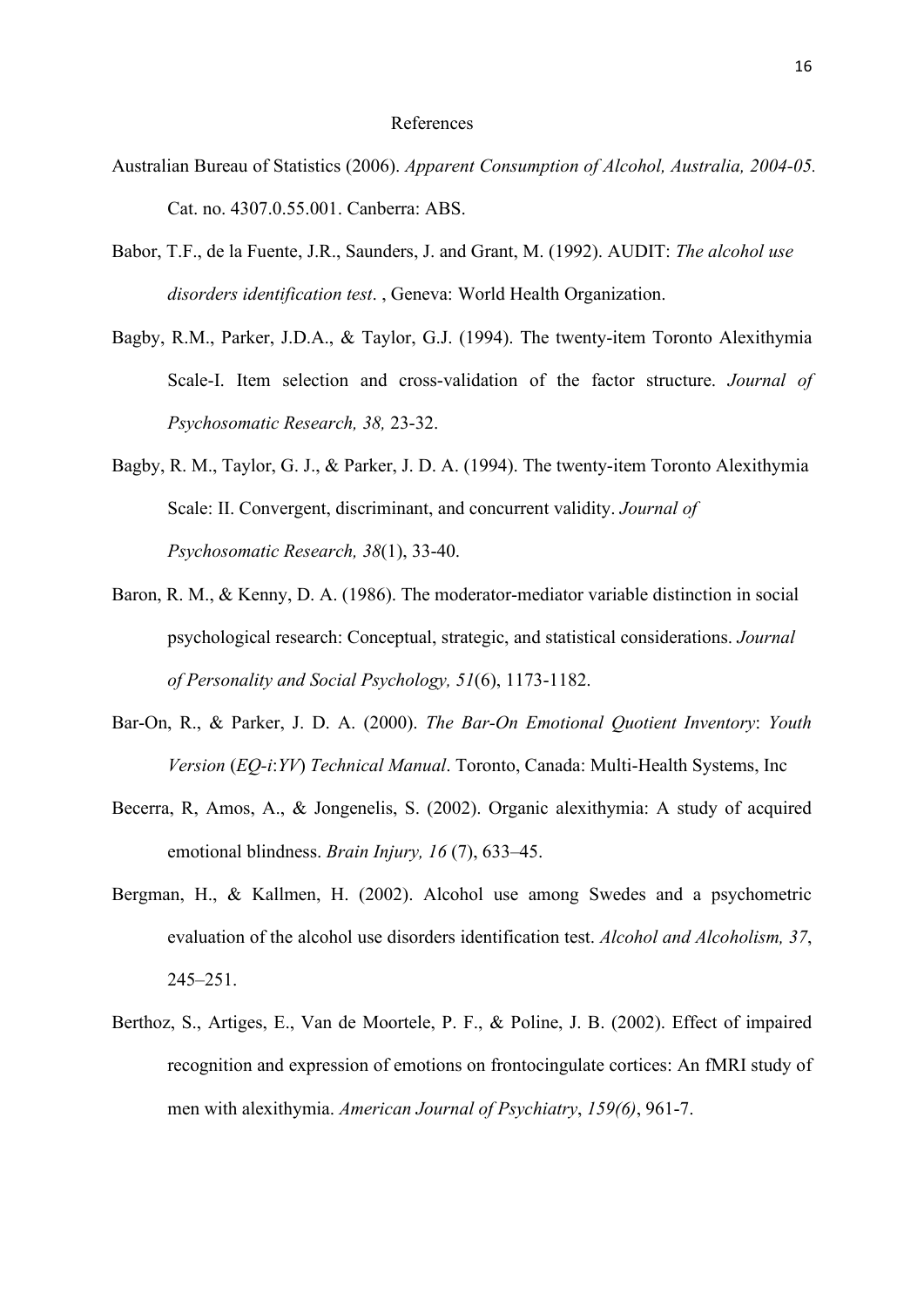Chrikritzhs, T., Jonas, H., Heale, P., Dietze, P., Hanlin, K., & Stockwell, T. (1999). *National Alcohol Indicators Bulletin No. 1: Alcohol-caused deaths and hospitalisations in Australia 1990-97.* Perth: National Drug Research Institute and Turning Point Alcohol & Drug Centre.

- Cloninger, C. R. (1987). Neurogenetic adaptive mechanisms in alcoholism. *Science, 236,* 410-416.
- Collins, D.J., & Lapsley, H.M. (2008). *The costs of tobacco, alcohol and illicit drug abuse to Australian society in 2004/05.* Canberra: Commonwealth of Australia.
- Finn, P. R., Martin, J., & Pihl, R. O. (1987). Alexithymia in males at high genetic risk for alcoholism. *Psychotherapy and Psychosomatics, 47*(1), 18-21.
- Franz, M., Popp, K., Schaefer, R., Sitte, W., Schneider, C., Hardt, J., Decker, O., & Braeler, E. (2008). Alexithymia in the German general population. *Social Psychiatry and Psychiatric Epidemiology, 43*(1), 54-62.
- Gawin, F., Glaros, A. G., & Lumley, M. A. (2005). Alexithymia and pain in temporomandibular disorder. *Journal of Psychosomatic Research, 59*(2), 85-88.
- Grace, J., & Malloy, P. F. (2001). *Frontal Systems Behavior Scale. Professional manual.*  Lutz, FL: Psychological Assessment Resources, Inc.
- Grabe, H.J., Ruhrmann, S., Ettelt, S., Muller, A., Buhtz, F., Hochrein, A., Schultze-Rauschenbach, S., Meyer K, Kraft, S., Reck, C., Puktrop, R., Klosterkotter, J., Falkai, P., Maier, W., Wagner, M., John, U., & Freyberger, H. J. (2006). Alexithymia in obsessive-compulsive disorder- results from a family study. *Psychotherapy and Psychosomatics, 75*, 312-318.
- Gunzelmann, T., Kupfer, J., & Brahler, E. (2002). Alexithymia in the elderly general population. *Comprehensive Psychiatry, 43*, 74-80.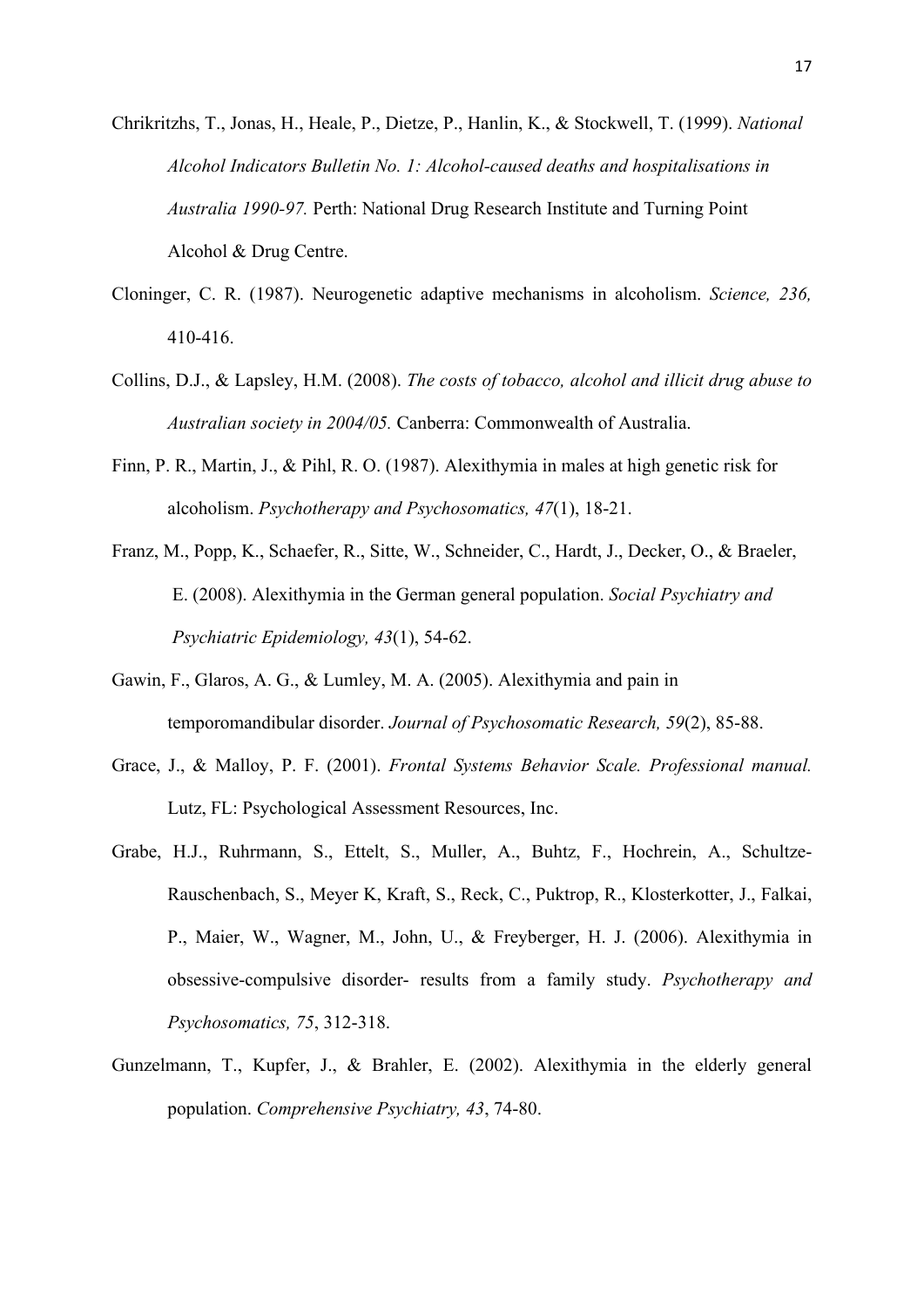- Henry, J.D., Phillips, L.H., Crawford, J, R., Theodorou, G., & Summers, F. (2006). Cognitive and psychosocial correlates of alexithymia following traumatic brain injury. *Neuropsychologia, 44*, 62-72.
- Hill, S.Y., & Hruzka, D. R. (1992). Childhood psychopathology in families with multigenerational alcoholism. *Journal of Child and Adolescent Psychiatry, 31,* 1024- 1030.
- Honkalampi, K., Hintikka, J., Koivumaa-Honkanen, H., Antikainen, R., Haatainen, K., & Viinamaki, H. (2007). Long-term alexithymic features indicate poor recovery from depression and psychopathology. *Psychotherapy and Psychosomatics, 76*, 312-314.
- Jones, J.W. (1983). *Children of Alcoholics Screening Test*, (CAST). Chicago: Camelot.
- Jorgensen, M. M., Zachariae, R., Skytthe, A., Kyvik, K. (2007). Genetic and environmental factors in alexithymia: A population-based study of 8785 Danish twin pairs. *Psychotherapy and Psychosomatics, 76*, 369-375.
- Kane, T. A., Loxton, N. J., Staiger, P. K., & Dawe, S. (2004). Does the tendency to act impulsively underlie binge eating and alcohol use problems? An empirical investigation. *Personality and Individual Differences, 36,* 83-94.
- Karlsson, H., Naatanen, P., & Stenman, H. (2008). Cortical activation in alexithymia as a response to emotional stimuli. *British Journal of Psychiatry, 192*(1), 32-38.
- Kauhanen, J., Julkunen, J., & Salonen, J. T. (1992). Coping with inner feelings and stress: Heavy alcohol use in the context of alexithymia. *Behavioral Medicine, 18*(3), 121-126.
- Koponen, S., Taiminen, T., Honkalampi, K., Joukamaa, M., Viinamaki, H., Kurki, T., Portin, R., Himanen, L., Isoniemi, H., Hinkka, S., & Tenovuo, O. (2005). Alexithymia after traumatic brain injury: Its relation to magnetic resonance imaging findings and psychiatric disorders. *Psychosomatic Medicine, 67,* 807-812.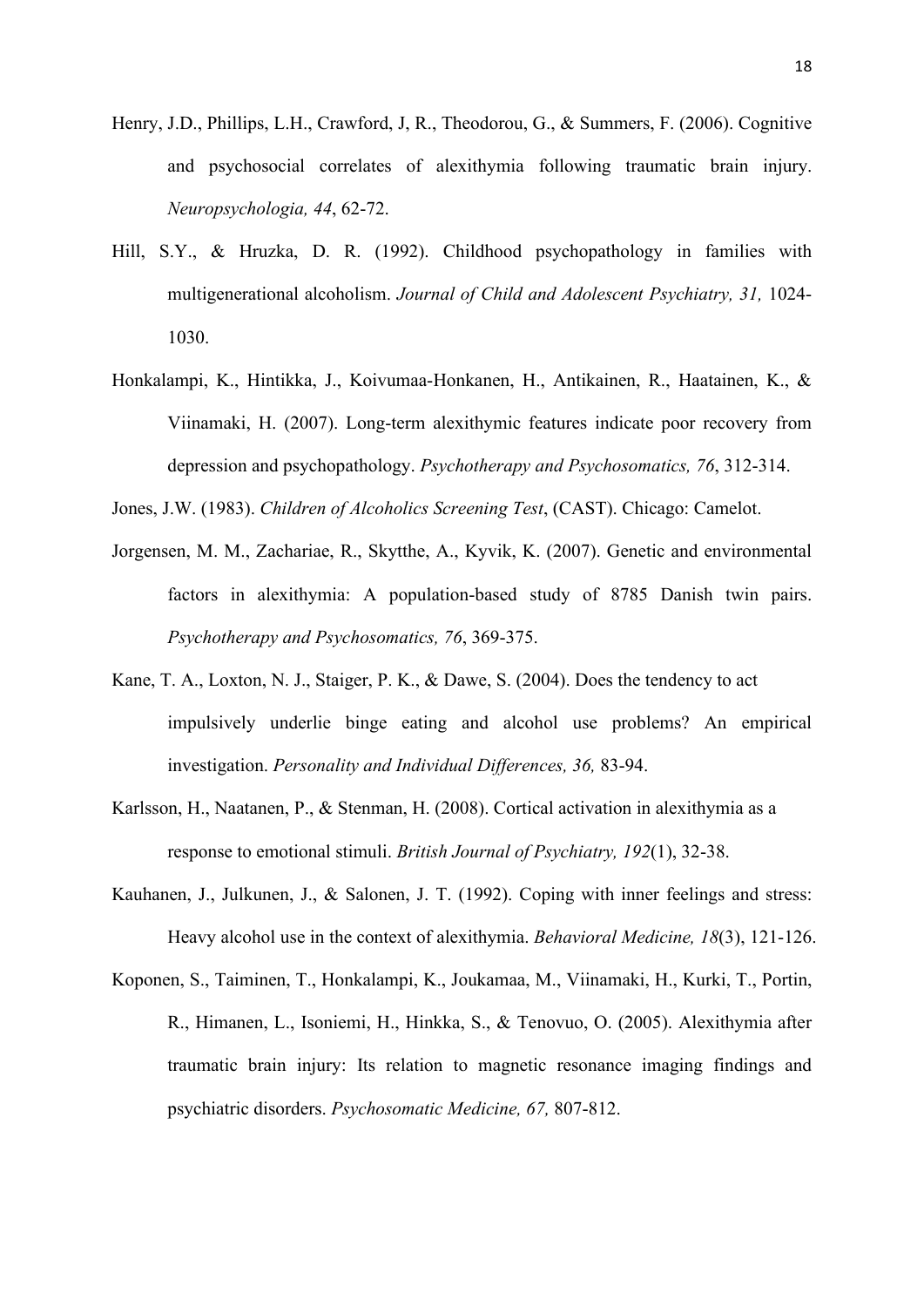- Lane, R.D., Sechrest, L., & Riedel, R. (1998). Sociodemographic correlates of alexithymia. *Comprehensive Psychiatry, 39*, 377–385.
- Larson, J. H., & Thayne, T. R. (1998). Marital attitudes and personal readiness for marriage of young adult children of alcoholics. *Alcoholism Treatment Quarterly, 16(4*), 59-73.
- Liu, W.M., & Iwamoto, D.K. (2007). Conformity to masculine norms, Asian values, coping strategies, peer group influences and substance use among Asian American men. *Psychology of Men & Masculinity, 8(1),* 25-39.
- Lowinson, J., Ruiz, P., Millman, R., & Langrod, G. (2005). *Substance abuse: A comprehensive textbook.* Philadelphia: Lippincott, Williams & Wilkens.
- Lumley, M., Beyer, J., & Radcliffe, A. (2008). Alexithymia and physical health problems: A critique of potential pathways and a research agenda. In J.J.M. Vingerhoets, I. Nyklicek & J. Denollet (Eds.), *Emotion regulation: Conceptual and clinical issues* (pp. 43–68). New York: Springer.
- Lumley, M.A., & Siekly, K. (2000). Alexithymia, gender, and hemispheric functioning. *Comprehensive Psychiatry, 41,* 352-359.
- Lyvers, M. (2000). "Loss of control" in alcoholism and drug addiction: A neuroscientific interpretation. *Experimental and Clinical Psychopharmacology*, *8*, 225-249.
- Lyvers, M., Czercyk, C., Follent, A., & Lodge, P. (2009). Disinhibition and reward sensititivity in relation to alcohol consumption by university undergraduates. *Addiction Research & Theory*, *17(6),* 668-677.
- Lyvers, M., Thorberg, F.A., Ellul, A., Turner, J., & Bahr, M. (2010). Negative mood regulation expectancies, frontal lobe related behaviors and alcohol use. *Personality and Individual Differences, 48*, 332-337.
- Masterman, D. L., & Cummings, J. L. (1997). Frontal-subcortical circuits: The anatomic basis of executive, social and motivated behaviors. *Journal of*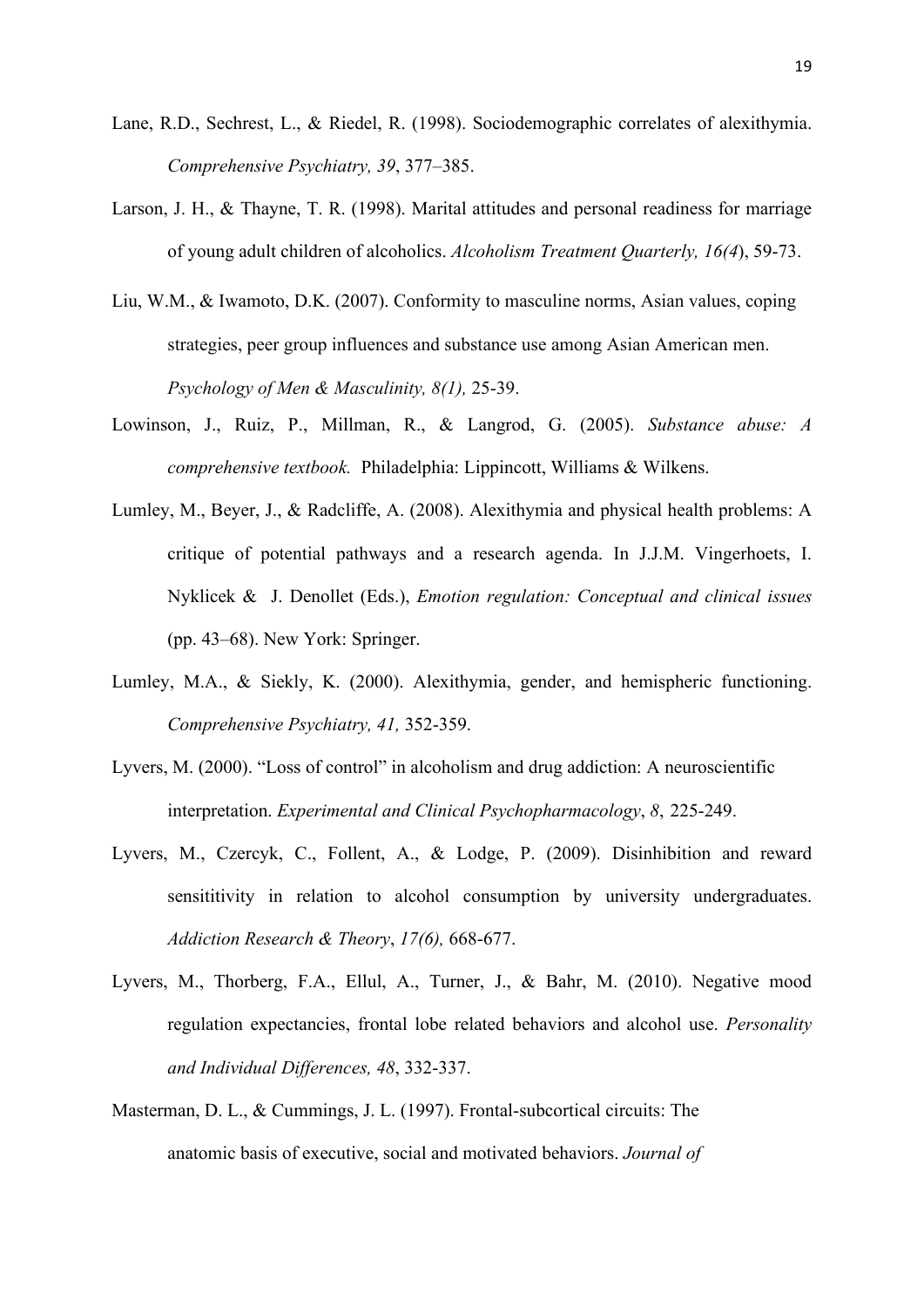*Psychopharmacology, 11,* 107-114.

- Mattila, A. K., Salminen, J. K., Nummi, T., & Joukamaa, M. (2006). Age is strongly associated with alexithymia in the general population. *Journal of Psychosomatic Research, 61*(5), 629-635.
- Moriguchi, Y., Decety, J., Ohnishi, T., Maeda, M., Mori, T., Nemoto, K., Matsuda, H., & Komaki, G. (2007). Empathy and judging other's pain: An fMRI study of alexithymia. *Cerebral Cortex, 17*(9), 2223-2234.
- Moriguchi, Y., Ohnishi, T., Decety, J., Hirakata, M., Maeda, M., Matsuda, H., & Komaki, G. (2009). The human mirror neuron system in a population with deficient self awareness: An fMRI study in alexithymia. *Human Brain Mapping, 30*(7), 2063-2076.
- Nemiah, J.C., Freyberger, H., & Sifneos, P.E. (1976). Alexithymia: A view of the psychosomatic process. In O. W. Hill (Ed.), *Modern trends in psychosomatic medicine, vol. 3* (pp. 430-439). London: Butterworths.
- Pal, H., Jena, R. & Yadav, D. (2004). Validation of Alcohol Use Disorders Identification Test (AUDIT) in urban community and de-addiction center samples in North India. *Journal of Studies on Alcohol, 65*, 794–800.
- Parker, J.D.A., Bagby, R.M., Taylor, G.J., Endler, N.S., & Schmitz, P. (1993). Factorial validity of the 20-item Toronto Alexithymia Scale. *European Journal of Personality, 7*, 221-232.
- Parker, J. D. A., Taylor, G. J., & Bagby, R. M. (2003). The 20-Item Toronto Alexithymia Scale III. Reliability and factorial validity in a community population. *Journal of Psychosomatic Research*, *55*, 269-275.
- Passingham, R. E. (1993). *The frontal lobes and voluntary action.* Oxford: Oxford University Press.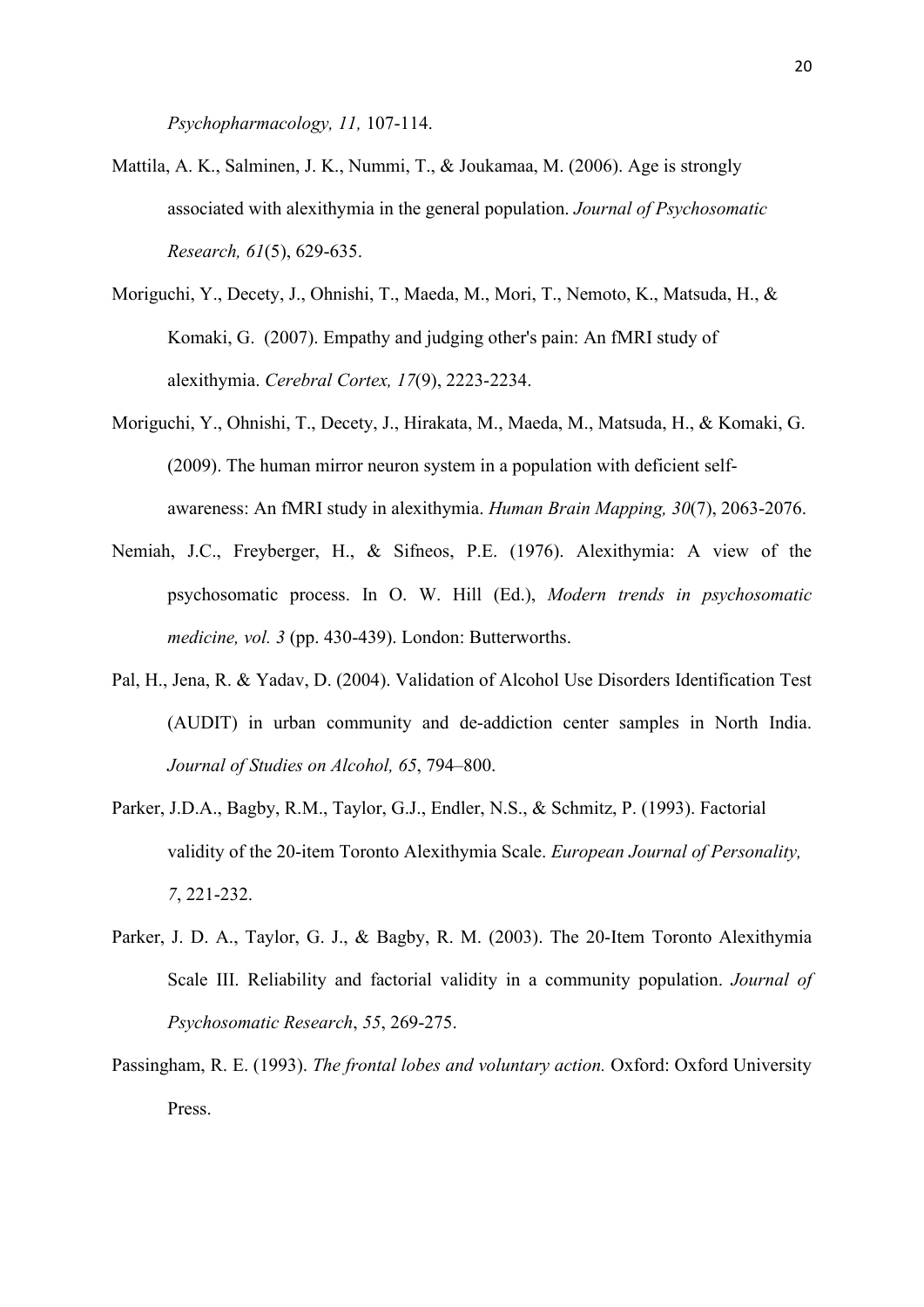- Petry, N. M., Bickel, W. K., & Arnett, M. (1998). Shortened time horizons and insensitivity to future consequences in heroin addicts. *Addiction, 93,* 729-738.
- Pilat, J. M., & Jones, J. W. (1985). Identification of children of alcoholics: Two empirical studies. *Alcohol Health and Research World, 9*(2), 27-36.
- Polce-Lynch, M., Myers, B.J., Kilmartin, C.T., Forssmann-Falk, R., & Kliewer, W. (1998). Gender and age patterns in emotion expression, body image, and self-esteem: A qualitative analysis. *Sex Roles, 38*, 1025-1048.
- Reich, W., Earls, F., & Powell, J. (1988). A comparison of the home and social environments of children of alcoholic and non-alcoholic parents. *British Journal of Addiction, 83,*  831-839.
- Shields, A.L., Guttmannova, K., & Caruso, J.C. (2004). An examination of the factor structure of the Alcohol Use Disorders Identification Test in two high-risk samples. *Substance Use & Misuse, 39*, 1161-1182.
- Spinella, M. (2003). Relationship between drug use and prefrontal-associated traits. *Addiction Biology, 8,* 67-74.
- Spinella, M. (2007). Measuring the executive regulation of emotion with self-rating scales in a nonclinical population. *Journal of General Psychology, 134*, 101-111.
- Steinhausen, H. C., & Spohr, H.L. (1986). Fetal Alcohol Syndrome. In B.B. Lahey & A.E. Kazdin (Eds), *Advances in Clinical Child Psychology* (pp. 217-243). New York: Plenum Press.
- Stout, J.C., Ready, R.E., Grace, J., Malloy, P.F., & Paulsen, J.S. (2003). Factor analysis of the Frontal Systems Behavior Scale (FrSBe). *Assessment, 10,* 79-85.
- Stuss, D. T., & Benson, D. F. (1984). Neuropsychological studies of the frontal lobes. *Psychological Bulletin, 95*, 3-28.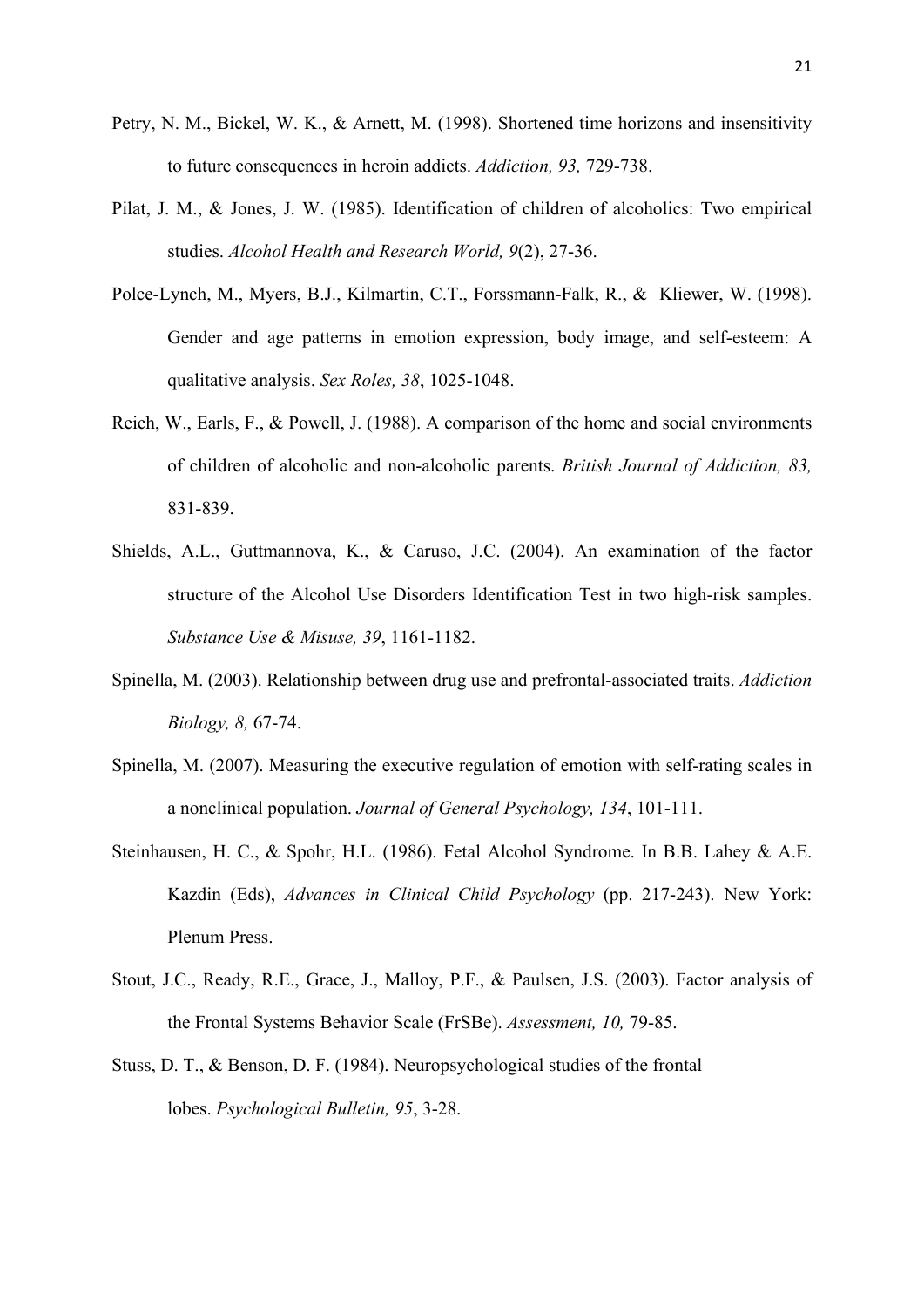- Tabachnick, B. G., & Fidell, L. S. (2007). *Using multivariate statistics (5th ed.).* Boston, MA: Allyn & Bacon/Pearson Education.
- Taylor, G. J., Bagby, R. M., & Parker, J. D. A. (2003). The 20-Item Toronto Alexithymia Scale IV. Reliability and factorial validity in different languages and cultures. *Journal of Psychosomatic Research, 55*(3), 277-283.
- Thorberg, F., Young, R., Sullivan, K., & Lyvers, M. (2009). Alexithymia and alcohol use disorders : A critical review*. Addictive Behaviors, 34*, 237-245.
- Thorberg, F. A., Young, R. M., Sullivan, K. A., & Lyvers, M. (2011). Parental bonding and alexithymia: A meta-analysis. *European Psychiatry, 26,* 187-193.
- Thorberg, F. A., Young, R. M., Sullivan, K. A., Lyvers, M., Connor, J. P., & Feeney, G. F. X. (2010). A psychometric comparison of the Toronto Alexithymia Scale (TAS-20) and the Observer Alexithymia Scale (OAS) in an alcohol-dependent sample. *Personality and Individual Differences, 49*(2), 119-123.
- Thorberg, F. A., Young, R. M., Sullivan, K. A., Lyvers, M., Hurst, C., Connor, J. P., & Feeney, G.F.X . (2011a). Alexithymia in alcohol dependent patients is partially mediated by alcohol expectancy. *Drug and Alcohol Dependence, 116*, 238-241.
- Thorberg, F. A., Young, R. M., Sullivan, K. A., Lyvers, M., Connor, J. P., & Feeney, G. (2011b). Alexithymia, craving and attachment in a heavy drinking sample. *Addictive Behaviors, 36,* 427-430.
- Uzun, A. Z., Ates, A., Cansever, A., & Ozsahin, A. (2003). Alexithymia in male alcoholics: Study in a Turkish sample. *Comprehensive Psychiatry, 44*(4), 349-352.
- Verdejo-Garcia, A., Rivas-Pereza, C., Lopez-Torrecillasa, F., & Perez-Garcia, M. (2006). Differential impact of severity of drug use on frontal behavioral symptoms. *Addictive Behaviors*, *31*, 1373-1382.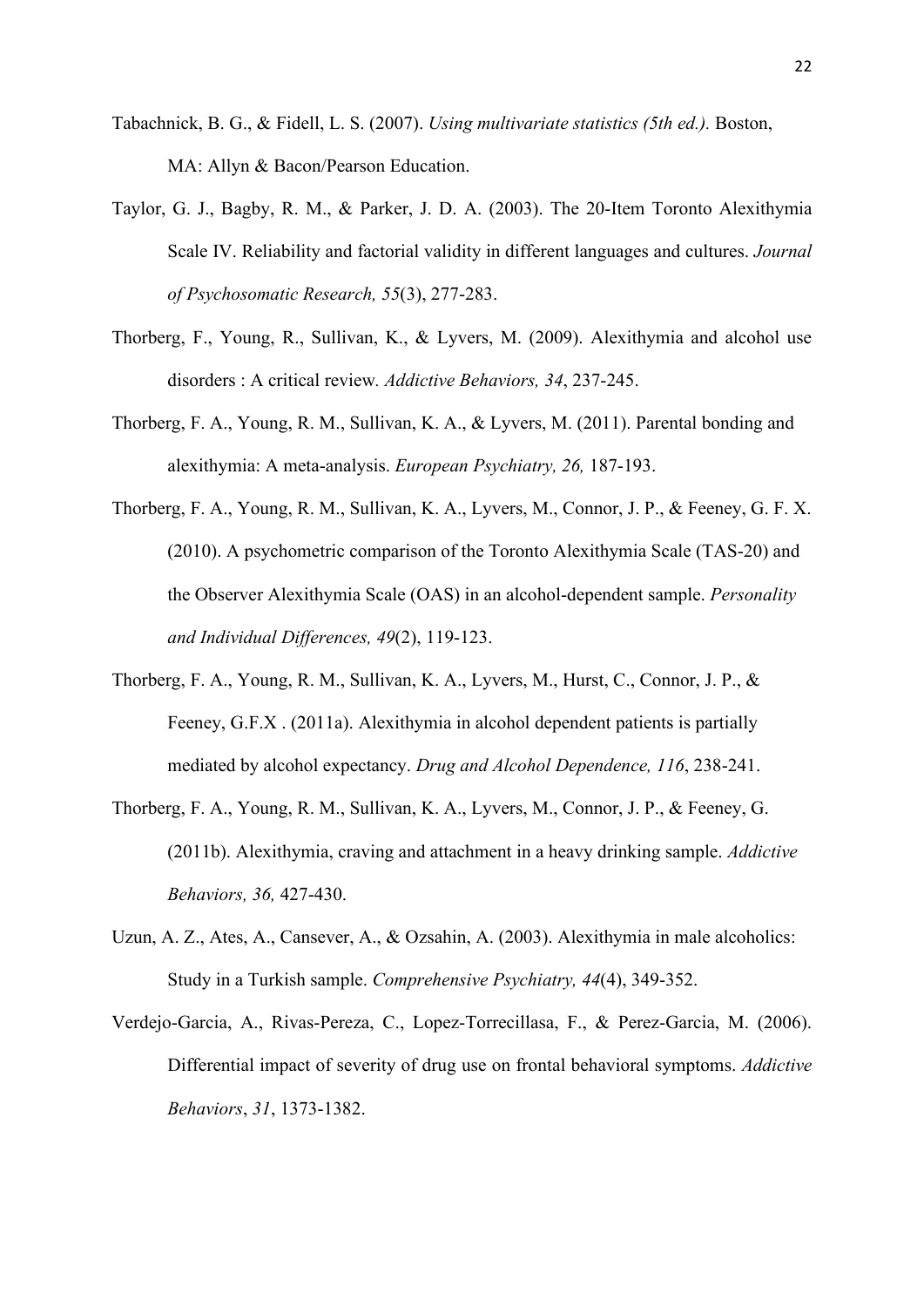- Walter, N. T., Montag, C., Markett, S. A., & Reuter, M. (2011). Interaction effect of functional variants of the BDNF and DRD2/ANKK1 gene is associated with alexithymia in healthy human subjects. *Psychosomatic Medicine, 73*(1), 23-28.
- Wearden, A.J., Lamberton, N., Crook, N., & Walsh, V. (2005). Adult attachment, alexithymia, and symptom reporting: An extension to the four category model of attachment. *Journal of Psychosomatic Research*, *58*, 279–88
- Wester, S.R., Vogel, D.L., Pressly, P.K., & Heesacker, M. (2002). Sex differences in emotion: A critical review of the literature and implications for counselling psychology. *Counselling Psychology, 30*, 630-652.
- Wilkinson, D. A. (1991). Addictive behaviors and the neuropsychology of self-control. In N. Heather, W. R. Miller, & J. Greeley (Eds.), *Self-control and the addictive behaviors* (pp. 107-126). New York: Macmillan.
- Williams K. R, Galas, J., Light, D., Pepper, C., Ryan, C., Kleinmann, A.E., Burright, R., & Donovick, P. (2001): Head injury and alexithymia: Implications for family practice care. *Brain Injury, 15,* 349-356.
- Williams, C., & Wood, R. (2010). Alexithymia and emotional empathy following traumatic brain injury. *Journal of Clinical and Experimental Neuropsychology, 32* (3): 259–67.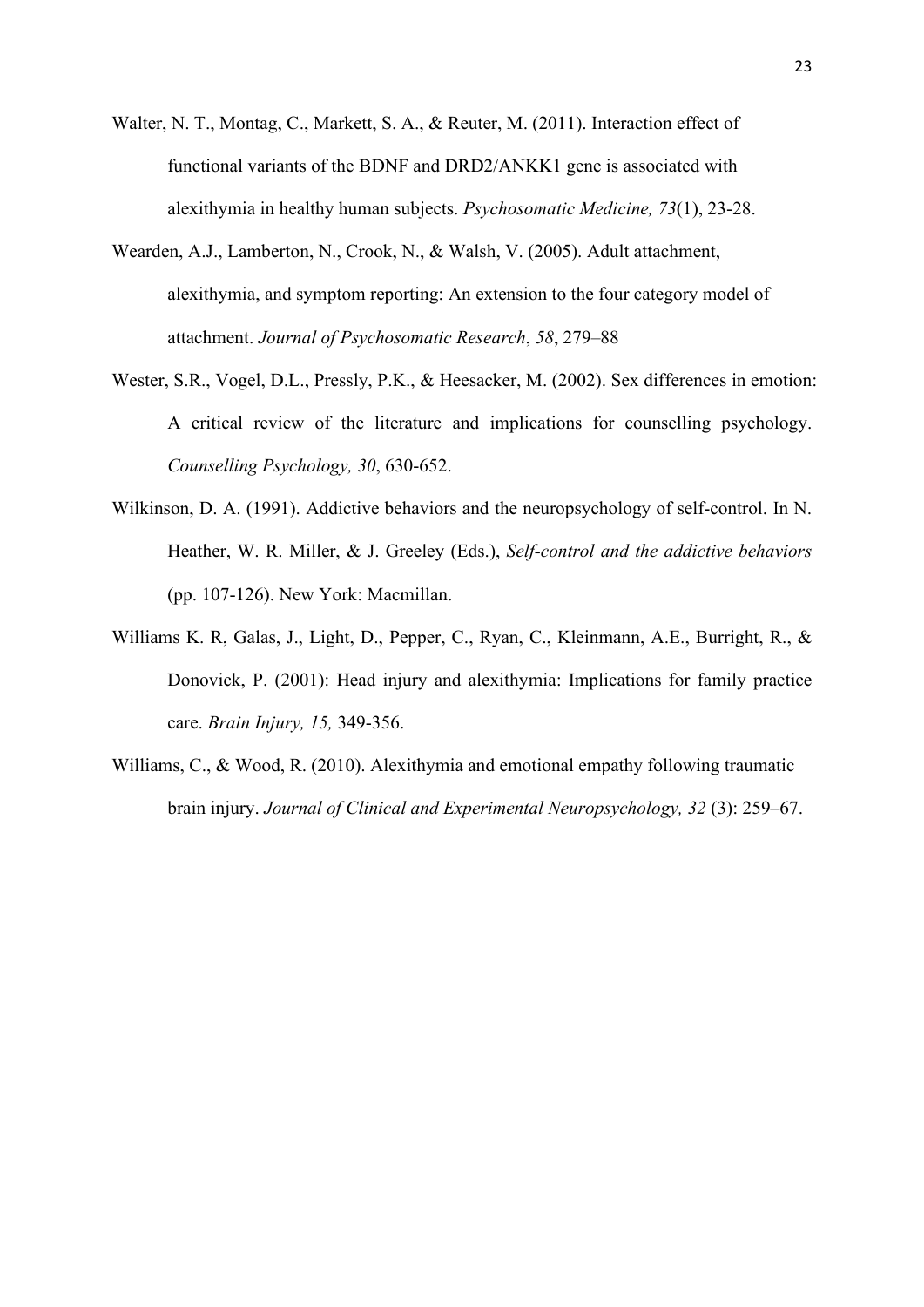# Table 1.

Intercorrelations among primary variables (see text for definitions).

| $\mathbf{1}$ | $\overline{2}$ | 3              | $\overline{4}$ | 5       | 6  |
|--------------|----------------|----------------|----------------|---------|----|
|              |                |                |                |         |    |
| --           |                |                |                |         |    |
| $.25**$      | $-$            |                |                |         |    |
| $-.36**$     | $-.25**$       | $\overline{a}$ |                |         |    |
| $.13*$       | $-.08$         | $-.08$         |                |         |    |
| $-0.24**$    | $-19**$        | $.23**$        | $.15**$        |         |    |
| $-14*$       | .04            | $.15**$        | $.16**$        | $.53**$ | -- |
|              |                |                |                |         |    |

 $* p < .05$  \*\*  $p < .01$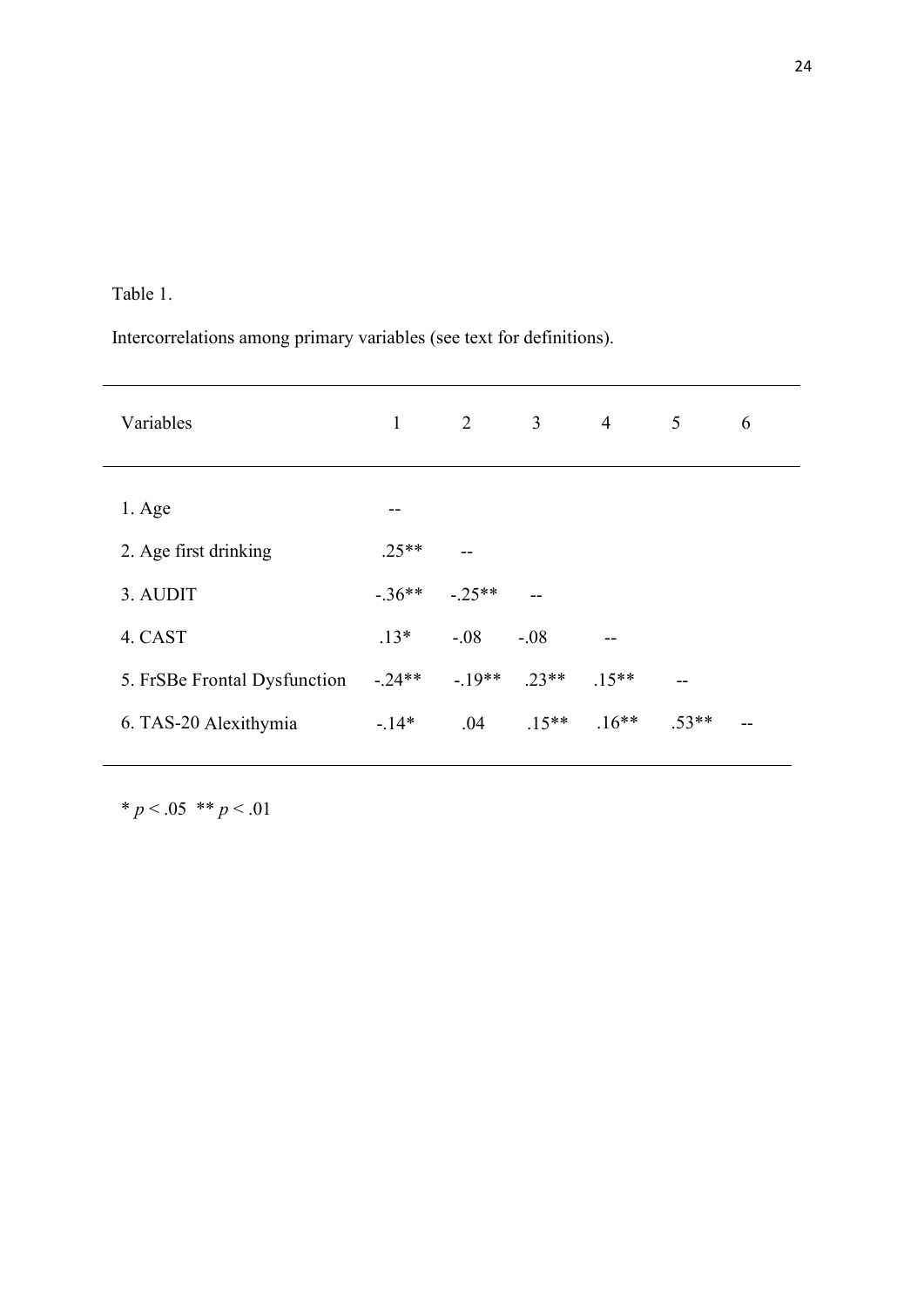Table 2.

Means and (in parentheses) standard deviations for the Toronto Alexithymia Scale (TAS-20) Difficulty Identifying Feelings subscale (DIF), and the Frontal Systems Behavior Scale (FrSBe) Disinhibition and Executive Dysfunction subscales as a function of Children of Alcoholics Screening Test (CAST) defined status as a child of an alcoholic (COA) or not (non-COA).

| Variables                    | <b>COA</b><br>$(n = 66)$ | $non-COA$<br>$(n = 239)$ |
|------------------------------|--------------------------|--------------------------|
| <b>DIF</b>                   | 12.56(4.43)              | 12.1(3.98)               |
| Disinhibition                | 34.67 (6.86)             | 33.25 (6.47)             |
| <b>Executive Dysfunction</b> | 37.08 (7.84)             | 35.72 (7.55)             |
|                              |                          |                          |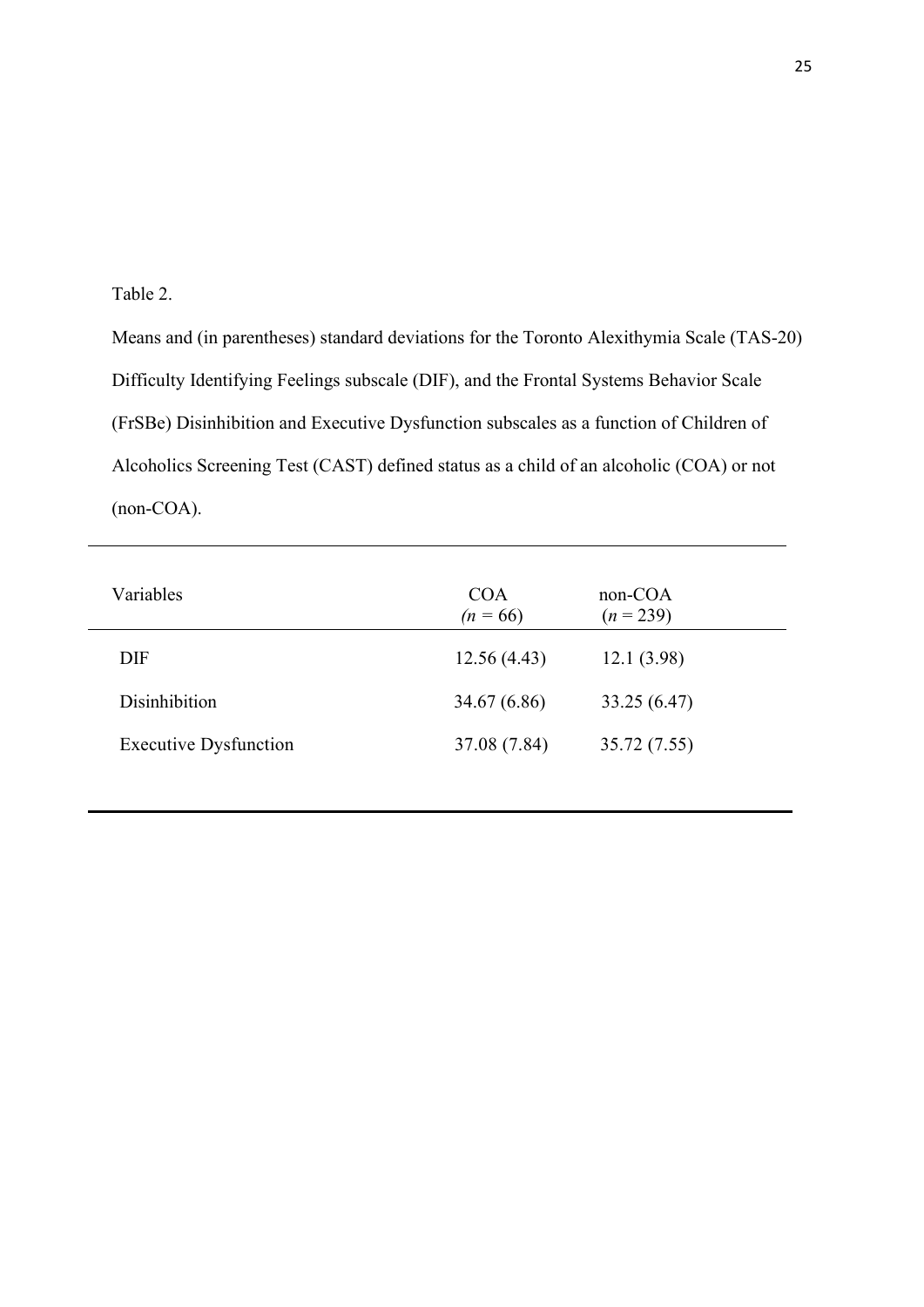# Table 3.

Means and (in parentheses) standard deviations for measures showing significant gender differences (see text for variable details).

| Variables                    | men<br>$(n=136)$ | women<br>$(n=169)$ | $p$ value |
|------------------------------|------------------|--------------------|-----------|
| <b>DIF</b>                   | 14.64 (5.79)     | 13.32(5.32)        | .02       |
| <b>DDF</b>                   | 13.63(4.12)      | 11.05(3.68)        | < .0001   |
| <b>EOT</b>                   | 20.46 (4.73)     | 18.46 (4.20)       | .006      |
| Apathy                       | 28.53 (6.02)     | 23.55(5.16)        | < 0.001   |
| Disinhibition                | 35.37 (6.59)     | 32.10(6.21)        | .006      |
| <b>Executive Dysfunction</b> | 38.63 (7.46)     | 33.90 (7.10)       | < 0.001   |
|                              |                  |                    |           |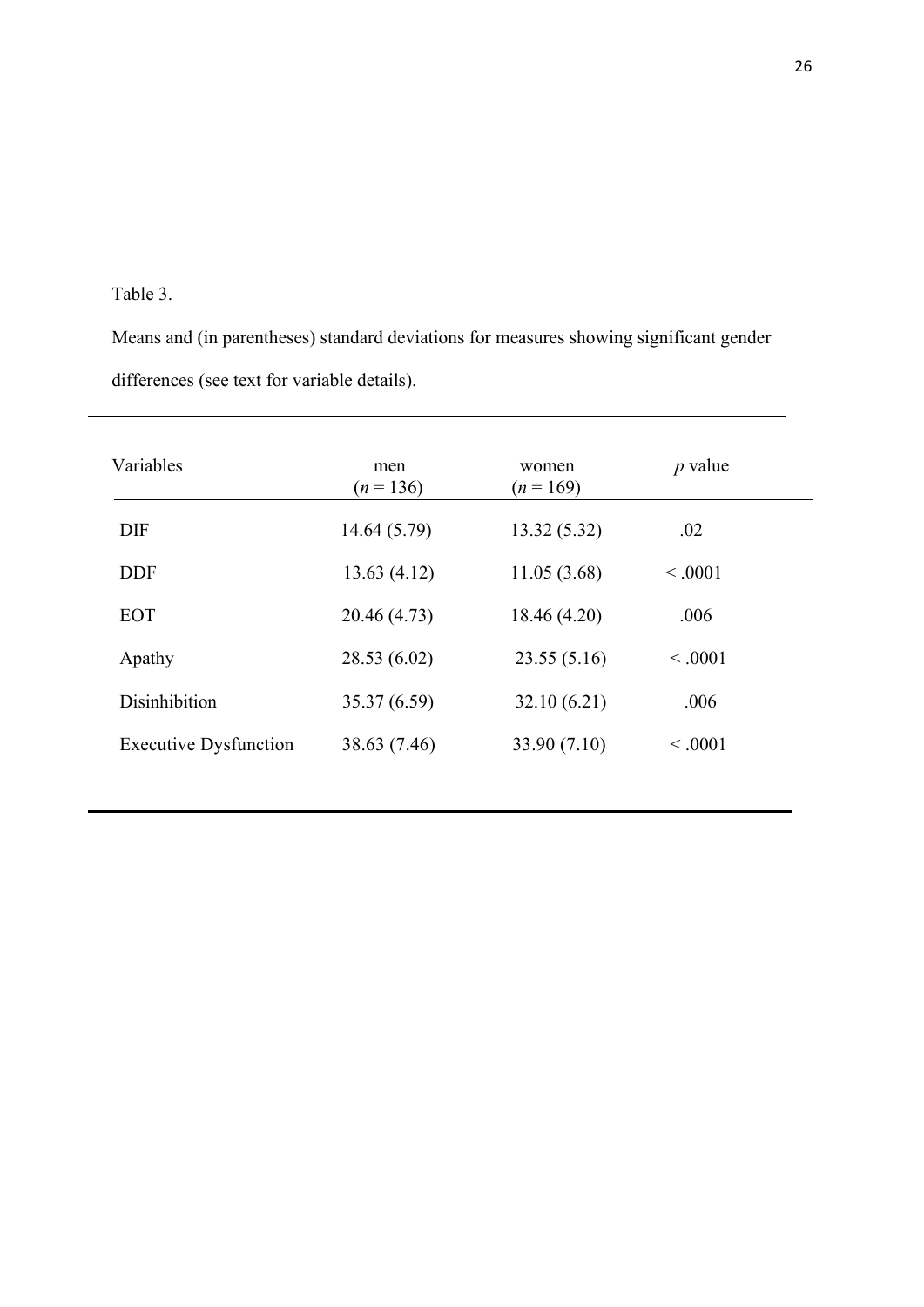## Table 4.

L

Means and (in parentheses) standard deviations for Low Risk and Risky drinkers (as defined by AUDIT) for measures showing significant group differences (see text for descriptions of variables).

| Variables          | Low Risk<br>$(n = 184)$ | Risky<br>$(n = 121)$ |  |
|--------------------|-------------------------|----------------------|--|
| Age first drinking | 16.79(2.27)             | 15.85(2.70)          |  |
| <b>DDF</b>         | 11.51(3.70)             | 13.25(4.41)          |  |
| Disinhibition      | 32.19(6.57)             | 35.65(6.02)          |  |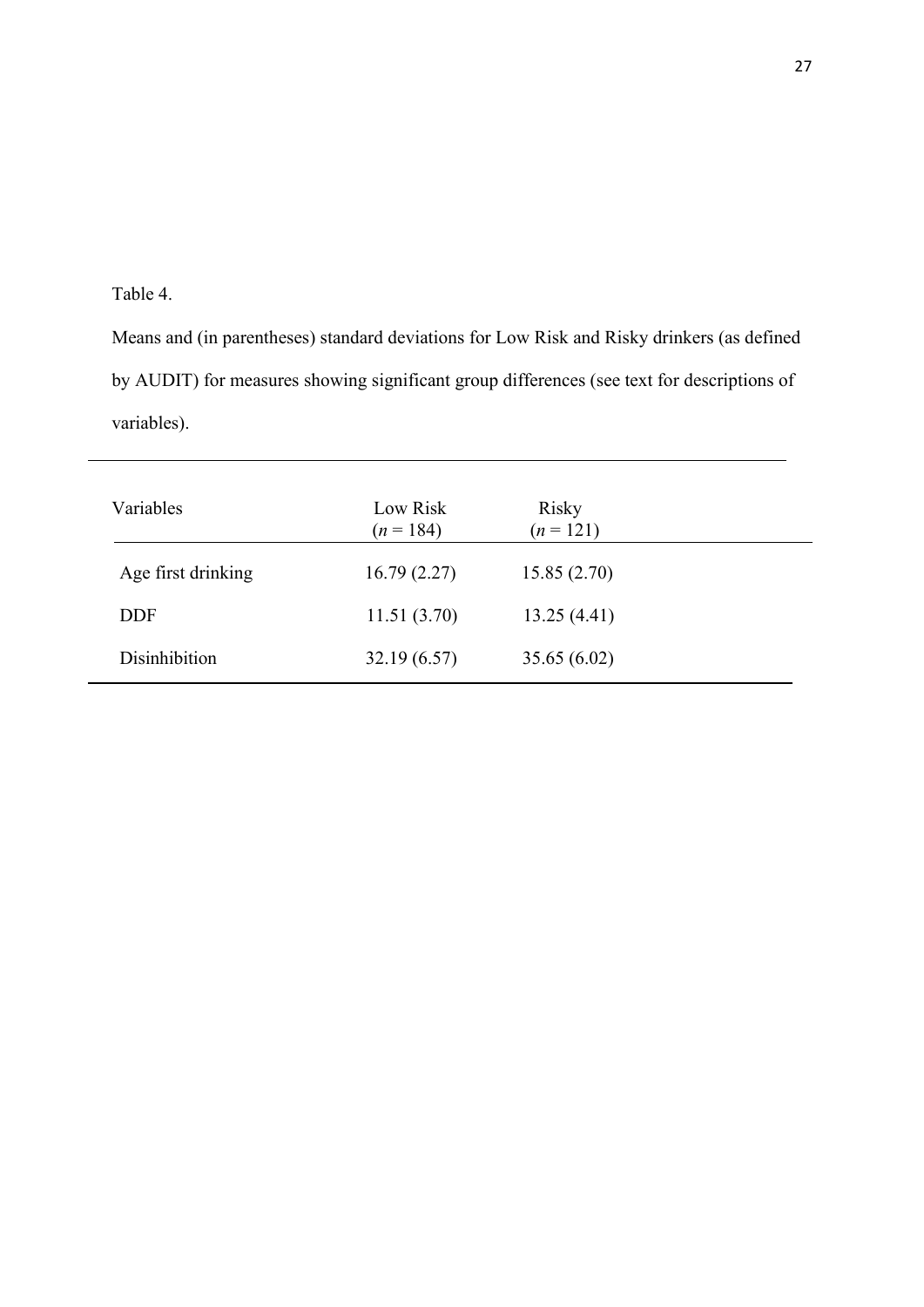## Table 5.

FrSBe as a Mediator of TAS-20 Total Scale and AUDIT.

| Variables               | $R^{\sqrt{V} \, 2}$ | $\boldsymbol{B}$ | SE B | $\beta z$ |
|-------------------------|---------------------|------------------|------|-----------|
| $\triangle$ UDIT $(DV)$ |                     |                  |      |           |
| Step 1                  | $.021*$             |                  |      |           |
| <b>TAS-Total Scale</b>  |                     | .06              | .02  | .15       |
| FrSBe-Total Scale (DV)  |                     |                  |      |           |
| Step 1                  | .285**              |                  |      |           |
| <b>TAS-Total Scale</b>  |                     | .85              | .08  | .53       |
| AUDIT(DV)               |                     |                  |      |           |
| Step 1                  | $.055**$            |                  |      |           |
| <b>TAS-Total Scale</b>  |                     | .01              | .03  | .03       |
| FrSBe-Total Scale       |                     | .06              | .02  | .22       |

\**P* < .01, \*\**P* < .0001. DV=Dependent variable, FrSBe= Frontal Systems Behavior Scale, TAS=Toronto Alexithymia Scale.